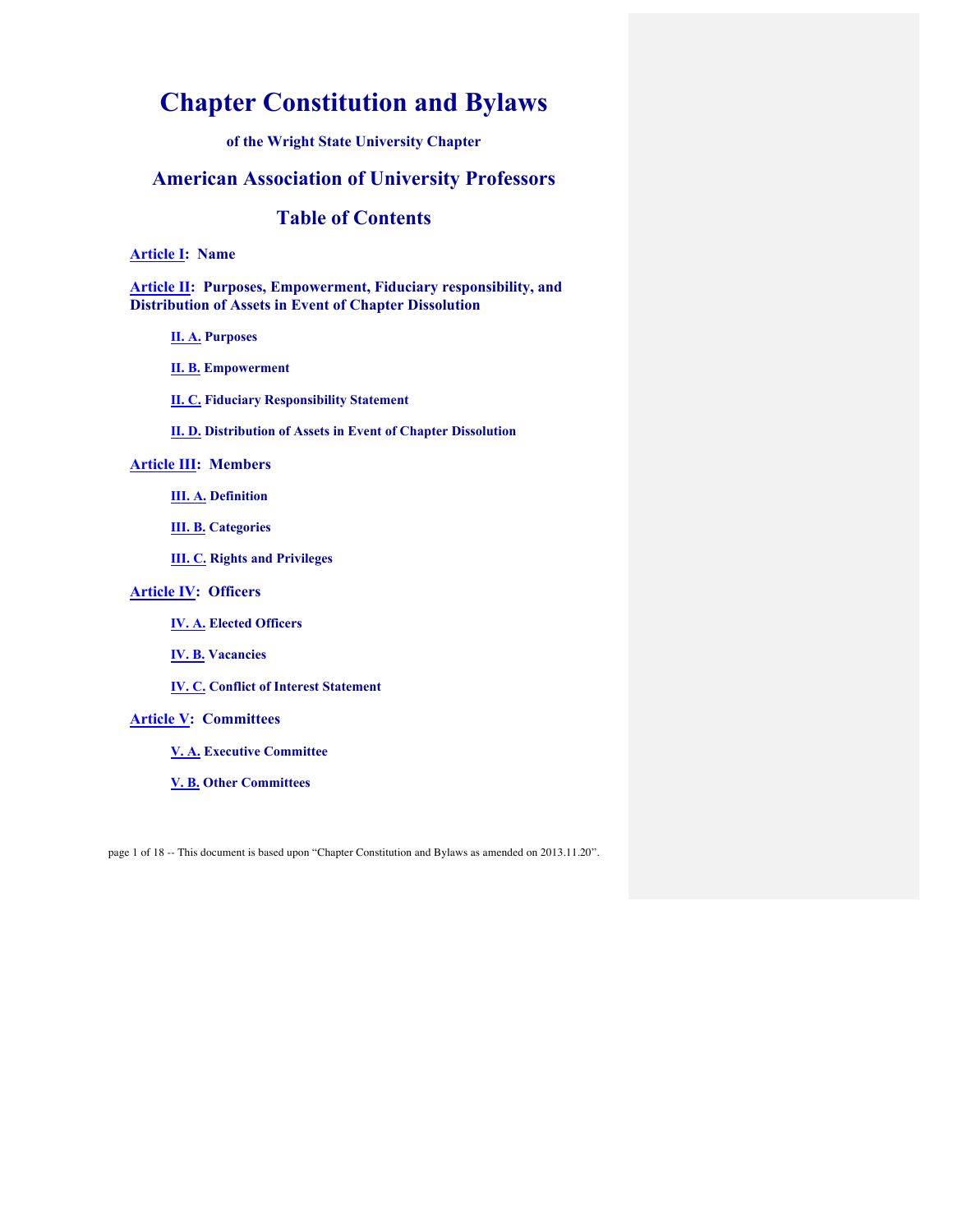**Article VI: Nominations and Voting Procedures for Election of Officers and At-Large Members**

- **VI. A. Nominations**
- **VI. B. Voting Procedures**
- **VI. C. Term of Office**

## **Article VII: Meetings**

- **VII. A. Regular Chapter Meetings**
- **VII. B. Special Chapter Meetings**
- **VII. C. Agenda Items**
- **VII. D. Quorum**

## **Article VIII: Dues**

- **VIII. A. Establishment of Local Chapter Dues**
- **VIII. B. Dues Rates for Regular Chapter Members**
- **VIII. C. Dues Rates for Associate Chapter Members**
- **VIII. D. Dues for RCMs on Reduced Salary Leave**
- **VIII. E. Special Dues Assessment**
- **VIII. F. Method of Payment**
- **VIII. G. No Limitations Clause**
- **VIII. H. No Penalty for Joining Chapter**

## **Article IX: Parliamentary Procedure at Meetings**

## **Article X: Contract Negotiations**

- **X. A. Overview**
- **X. B. Duties of the Negotiating Team and its Members**

page 2 of 18 -- This document is based upon "Chapter Constitution and Bylaws as amended on 2013.11.20".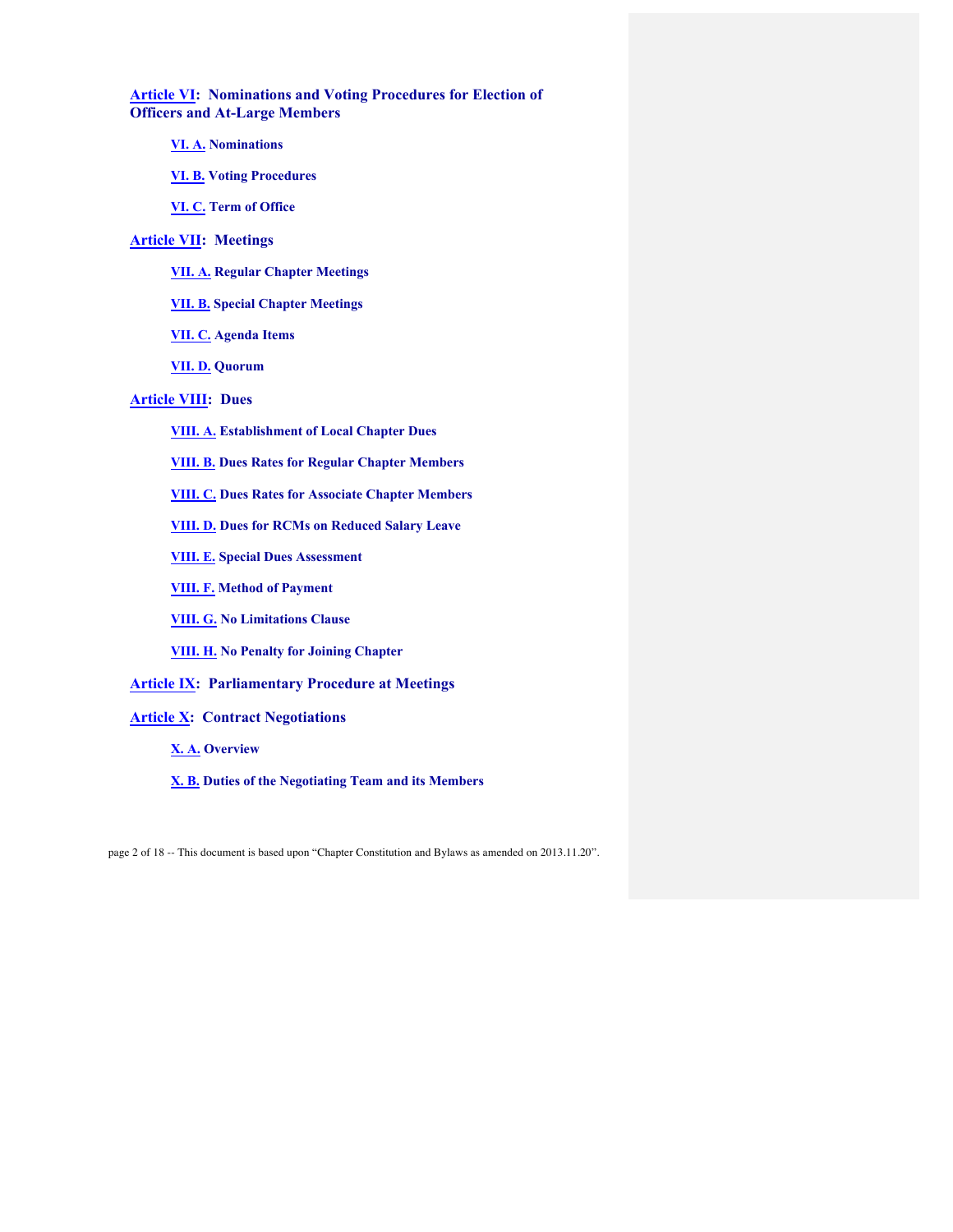## **X. C. Contract Ratification**

**Article XI: Amendments**

**Article XII: Chapter Council**

**XII. A. Overview**

**XII. B. Composition**

**XII. C. Voting**

**XII. D. Election of Voting Members of the Chapter Council**

**XII. E. Responsibilities of the Chapter Council**

**XII. F. Replacements**

**Article XIII: Travel Policy**

**XIII. A. Overview**

**XIII. B. Rules**

**Article XIV: Friends, Affiliates, and Allies of AAUP-WSU**

## **Article I: Name**

The name of this organization is the *Wright State University Chapter of the American Association of University Professors* (AAUP-WSU).

## **Article II: Purposes, Empowerment, Fiduciary responsibility, and Distribution of Assets in Event of Chapter Dissolution**

#### **A. Purposes**

The purposes of AAUP-WSU are to:

1. Support the mission of the Association (national AAUP): "The mission of the American Association of University Professors (AAUP) is to advance academic freedom and shared governance; to define fundamental professional values and standards for higher education; to promote the economic security of faculty, academic professionals, graduate students, post-doctoral fellows, and all those engaged in teaching and research in higher education; to help the higher education community organize to make our goals a reality; and to ensure higher education's contribution to the common good."

page 3 of 18 -- This document is based upon "Chapter Constitution and Bylaws as amended on 2013.11.20".

| <b>Deleted: P</b>         |  |
|---------------------------|--|
| <b>Deleted:</b> the       |  |
| <b>Deleted:</b> Chapter   |  |
| <b>Deleted:</b> policies  |  |
| <b>Deleted:</b> and goals |  |

**Deleted:** as found in Article I of its national constitution: "to facilitate a more effective cooperation among teachers and research scholars in universities and colleges, and in professional schools of similar grade, for the promotion of the interests of higher education and research, and in general to increase the usefulness and advance the standards, ideals, and welfare of the profession".

**Deleted:** to facilitate a more effective cooperation of teachers and research scholars in universities, colleges, and professional schools; to promote the interests of higher education and research; to increase the usefulness and advance the standards, ideals, and welfare of the profession.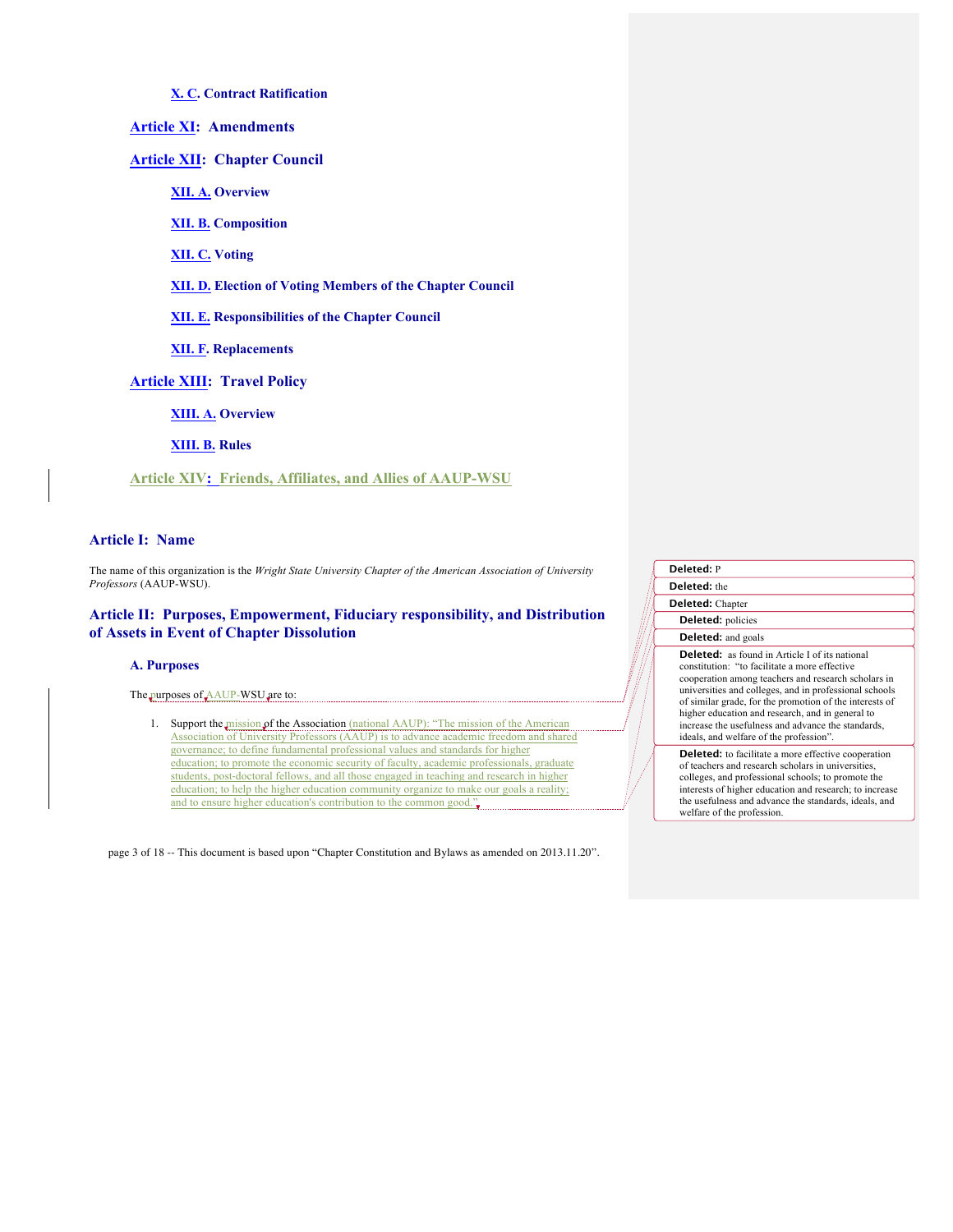- 2. Serve as the collective bargaining agent for the "original" Collective Bargaining (CB) Unit Faculty (unit certified by the Ohio State Employment Relations Board on 11 June 1998 and amended subsequently by law or mutual agreement). The "original" CB Unit consists of "all full-time tenured and tenure-track faculty employed by Wright State University. Excluded from the unit are: All department chairs and heads, all ranks of deans, all ranks of provosts, all ranks of vice-presidents, the president, all other supervisors defined by O.R.C. 4117.01(F.), all faculty within the Schools of Medicine and Professional Psychology other than those who are tenured or tenure-track, and all other employees not included above." Hereafter, in this document, the terms "'original' Collective Bargaining Unit" and "'original' Collective Bargaining Unit faculty" will refer to the above defined unit.
- 3. Serve as the collective bargaining agent for

the additional Collective Bargaining Unit Faculty (meaning, the unit certified by the Ohio State Employment Relations Board on 1 November 2012 and amended subsequently by law or mutual agreement). This CB Unit consists of "Senior Lecturers, Lecturers, Instructors, Clinical Assistant Professors, Clinical Instructors, and Visiting Faculty at Wright State University" but excludes "All full-time tenured and tenured-track faculty, department chairs and heads, deans, provosts, vice-presidents, the President, supervisors defined by Ohio Revised Code 4117.01(F), faculty within the Schools of Medicine and Professional Psychology and all the other employees not included above"

and

any other Collective Bargaining Unit(s) for which AAUP-WSU is certified by the Ohio State Employment Relations Board; and to so serve for any amalgamation of such units that may be certified by the Ohio State Employment Relations Board.

- 4. Defend academic freedom at Wright State University.
- 5. Encourage participation in Faculty governance at Wright State University.
- 6. Protect and advance the professional status and interests of all faculty.
- 7. Facilitate the dissemination among the WSU faculty of information on higher education principles and practices.
- 8. Convey the policies and views of the AAUP to WSU administrators, the Wright State University Board of Trustees, local and state legislative bodies, and the general public.
- 9. Participate in the Ohio Conference of AAUP, the AAUP Collective Bargaining Congress and the national AAUP, and in successors of those organizations that may be created.
- 10. Develop necessary and proper chapter programs to accomplish the aforementioned purposes.

#### **B. Empowerment**

To further but not to limit the purposes listed above, but not in limitation thereof, the chapter shall have power to:

- 1. conduct studies;
- 2. disseminate statistics and other information;
- 3. engage in various fund-raising activities;
- 4. conduct promotional activities, including advertising and publicity;
- 5. hold such property as is necessary to accomplish its purposes;
- 6. employ individuals to represent the chapter in collective bargaining and for other purposes.

#### **C. Fiduciary Responsibility Statement**

page 4 of 18 -- This document is based upon "Chapter Constitution and Bylaws as amended on 2013.11.20".

**Deleted:** Chapters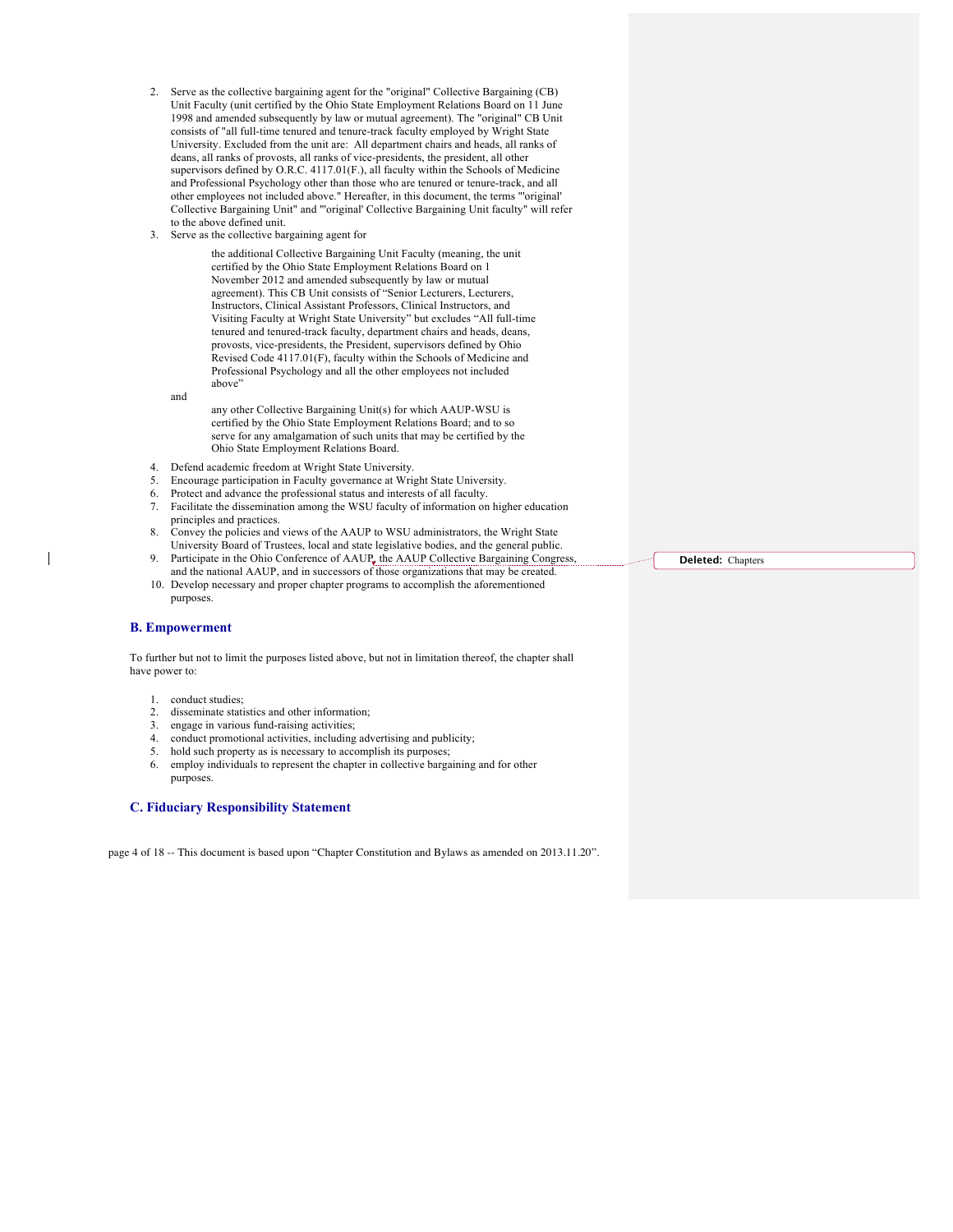This chapter is organized and operated for the above stated purposes, and for other nonprofit purposes, and no part of any net earnings shall inure to the benefit of any member.

## **D. Distribution of Assets in Event of Chapter Dissolution**

Upon dissolution of the chapter, its assets shall be disposed of exclusively for the purposes of the chapter or distributed to such organization which shall, at the time, qualify as exempt organizations under I.R.S. Section 501 (c) (3), such as the national American Association of University Professors (Washington, D.C.).

## **Article III: Members**

 $\overline{\phantom{a}}$ 

 $\overline{\phantom{a}}$ 

## **A. Definition**

| Each member of this chapter must                                                                                                                                                                                                                                                                                                                                                                                                                                                                            | Deleted: M                                                                                                               |
|-------------------------------------------------------------------------------------------------------------------------------------------------------------------------------------------------------------------------------------------------------------------------------------------------------------------------------------------------------------------------------------------------------------------------------------------------------------------------------------------------------------|--------------------------------------------------------------------------------------------------------------------------|
|                                                                                                                                                                                                                                                                                                                                                                                                                                                                                                             | <b>Deleted:</b> s                                                                                                        |
| either<br>be in a Collective Bargaining Unit as defined in Articles II. A. 2-3, or<br>a.<br>be a fulltime faculty member at Wright State University not in a Collective                                                                                                                                                                                                                                                                                                                                     | <b>Deleted:</b> members of the National and State<br>AAUP                                                                |
| Bargaining Unit but eligible for Associate Member status with national AAUP;                                                                                                                                                                                                                                                                                                                                                                                                                                | Deleted: and                                                                                                             |
| and<br>have joined AAUP-WSU by submitting an AAUP-WSU Payroll Deduction Form or an<br>2.                                                                                                                                                                                                                                                                                                                                                                                                                    | Deleted:                                                                                                                 |
| AAUP-WSU Membership Form; and<br>be paying dues via payroll deduction.<br>3.                                                                                                                                                                                                                                                                                                                                                                                                                                | Formatted: Indent: Left: 1", No bullets or<br>numbering                                                                  |
|                                                                                                                                                                                                                                                                                                                                                                                                                                                                                                             | Deleted: be                                                                                                              |
| A person who submits an AAUP-WSU Payroll Deduction Form or an AAUP-WSU<br>Membership Form will be enrolled by AAUP-WSU as a member of national AAUP and of<br>the Ohio Conference of AAUP. That is, membership in national and state AAUP is a<br>consequence of membership in AAUP-WSU.                                                                                                                                                                                                                    | <b>Deleted:</b> <#>faculty in a Collective Bargaining<br>Unit as defined in Articles II. A. 2-3, .<br>$\ldots$ [1]       |
| <b>B.</b> Categories                                                                                                                                                                                                                                                                                                                                                                                                                                                                                        |                                                                                                                          |
| Each member of this chapter will be considered as being in one of the following two<br>categories:                                                                                                                                                                                                                                                                                                                                                                                                          |                                                                                                                          |
| 1. Regular: A Regular Member is a chapter member who is also in a Collective Bargaining<br>Unit as defined in Articles II. A. 2-3. Hereafter in this document, the terms "Regular<br>Chapter Member" or "RCM" refer to the above definition.<br>2. Associate: An associate member is a chapter member who is not a member of a<br>Collective Bargaining Unit as defined in Articles II. A. 2-3. Hereafter in this document,<br>the terms "Associate Chapter Member" or "ACM" refer to the above definition. |                                                                                                                          |
| <b>C. Rights and Privileges</b>                                                                                                                                                                                                                                                                                                                                                                                                                                                                             |                                                                                                                          |
| 1. Associate Chapter Members are eligible to:<br>receive chapter communications not related to collective bargaining.<br>a.<br>attend functions sponsored by the chapter;<br>b.<br>attend chapter meetings except when collective bargaining matters are being addressed;<br>c.                                                                                                                                                                                                                             | Deleted: newsletter                                                                                                      |
| Regular Chapter Members are eligible to:<br>2.<br>hold office, except as limited in Article IV A and Article XII;<br>a.<br>attend, make motions and vote in all chapter meetings, including those restricted to collective<br>b.<br>bargaining matters, except as limited in Article X;                                                                                                                                                                                                                     | <b>Deleted:</b> <#>make motions and vote at chapter<br>meetings on items not related to collective bargaining<br>matters |
|                                                                                                                                                                                                                                                                                                                                                                                                                                                                                                             |                                                                                                                          |

page 5 of 18 -- This document is based upon "Chapter Constitution and Bylaws as amended on 2013.11.20".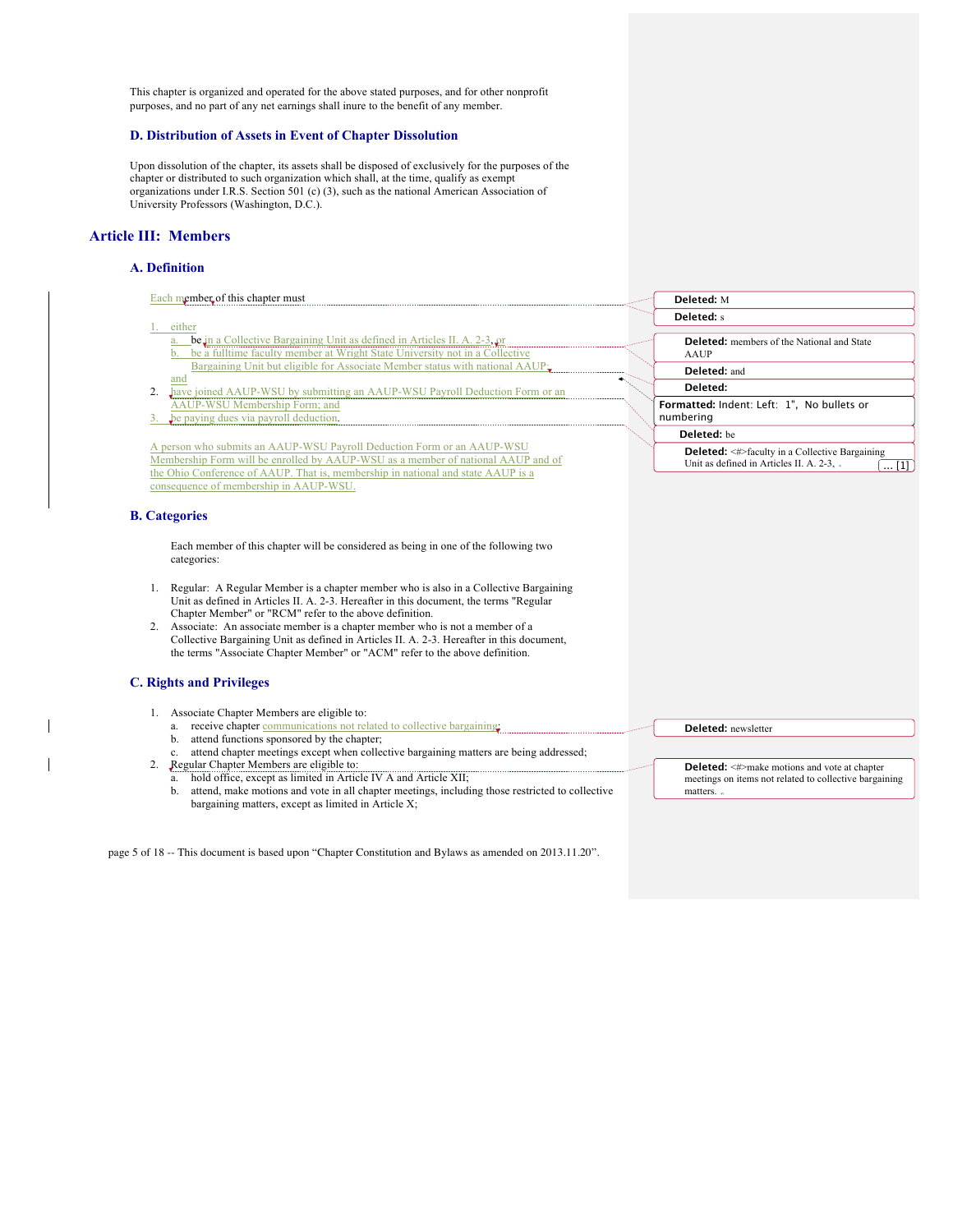- c. be members of the Chapter Council or Negotiating Team;
- d. pursuant to Article  $X$ , vote on the ratification of Collective Bargaining Agreements applicable to the Bargaining Unit of which they are a member;
- e. petition for calling of special chapter meetings;
- f. nominate regular chapter members for office and vote in chapter elections; however, only RCMs in the "original" Bargaining Unit can make nominations or vote for a member-at-large seat on the Executive Committee to be filled by an RCM in the "original" Bargaining Unit; and only RCMs not in the "original" Bargaining Unit can make nominations or vote for a member-at-large seat on the Executive Committee to be filled by an RCM not in the "original" Bargaining Unit;
- have all other privileges of membership as indicated in Article III. C. 1; and
- h. participate in nominations for, elections for, and service on the Chapter Council as specified in Article XII.
- 3. No Member can be disciplined by the AAUP Chapter without adherence to due process, which shall include notice of the alleged offense(s), a hearing before an impartial body of RCMs, the right to be heard at such a meeting, and the right to be represented by another member chosen by the charged member.

## **Article IV: Officers**

#### **A. Elected Officers**

The elected officers of AAUP-WSU shall be the president, vice president, secretary, communication officer, treasurer, two (2) members-at-large who shall be RCMs in the "original" Bargaining Unit, and two (2) members-at-large who shall be RCMs not in the "original" Bargaining Unit. The term of office for elected officers shall be two consecutive years, except as provided for Article VI B 4 a. The vice president, treasurer and two members-at-large will be elected in even numbered years and the president, secretary, communication officer and two members-at-large will be elected in odd numbered years. A sitting officer or member of the Executive Committee may run for any office, but can only hold one office at a time. There are no term limits. The nominations and elections shall follow the procedures outlined in Article VI.

- 1. President. The president shall carry out the policies, coordinate the functions, and exercise general supervision over the activities of the chapter. The president shall preside at meetings of the chapter, Executive Committee, and Chapter Council, respond to inquiries from the press unless the president delegates this task to the communication officer, and nominate, subject to the consent of the Executive Committee, representation to the meetings of the Ohio Conference, the AAUP Collective Bargaining Congress, and national AAUP. The president shall be a member ex officio non voting of all committees, but the president shall not be counted in determining a quorum in these committees.
- 2. Vice President. The vice president shall oversee Chapter recruiting efforts. The vice president shall chair the Nominating Committee, which provides names of candidates for election to the chapter members. The vice president shall chair the meetings of the Executive Committee, Chapter Council , or chapter in the absence of the president; and, in the absence of the president, shall otherwise serve. The vice president shall also perform the duties that are requested by the president, subject to the approval of the Executive Committee.
- 3. Secretary. The secretary is responsible for records (minutes) of all proceedings and submission of these records to the appropriate body for approval,
- Communication Officer. The communication officer is responsible for disseminating chapter communications such as e-mailed announcements, including election-related innouncements, news items, and the newsletter.
- 5. Treasurer. The treasurer is responsible for administration of the chapter finances and maintenance of accurate records of all money received and of all disbursements. These

page 6 of 18 -- This document is based upon "Chapter Constitution and Bylaws as amended on 2013.11.20".

**Deleted: D. When Membership becomes Effective and Means of Dues Payment.** 

#### **Deleted:** and co-edit the Chapter newsletter

**Deleted:** , the roll of members of the chapter and bargaining unit, confirmation of reasons for any changes in monthly dues and fair share deductions, oversight of the Chapter database to ensure it is upto-date, and certification of chapter delegates to meetings of the Ohio Conference, the AAUP Collective Bargaining Congress, and national AAUP. The secretary will be responsible for communicating to State and National AAUP about membership rolls and providing database information to the Treasurer for quarterly dues payments.

**Deleted:** maintenance of the Chapter Web Site (keeping up-to-date information related to the functions of the Chapter posted), oversight of all aspects of communication between the Chapter and its members or any selected group of members of the collective bargaining unit and maintenance of records of all such communications. The communication officer will be co-editor of the Chapter Newsletter. When designated by the president, the communication officer will respond to inquiries from the press.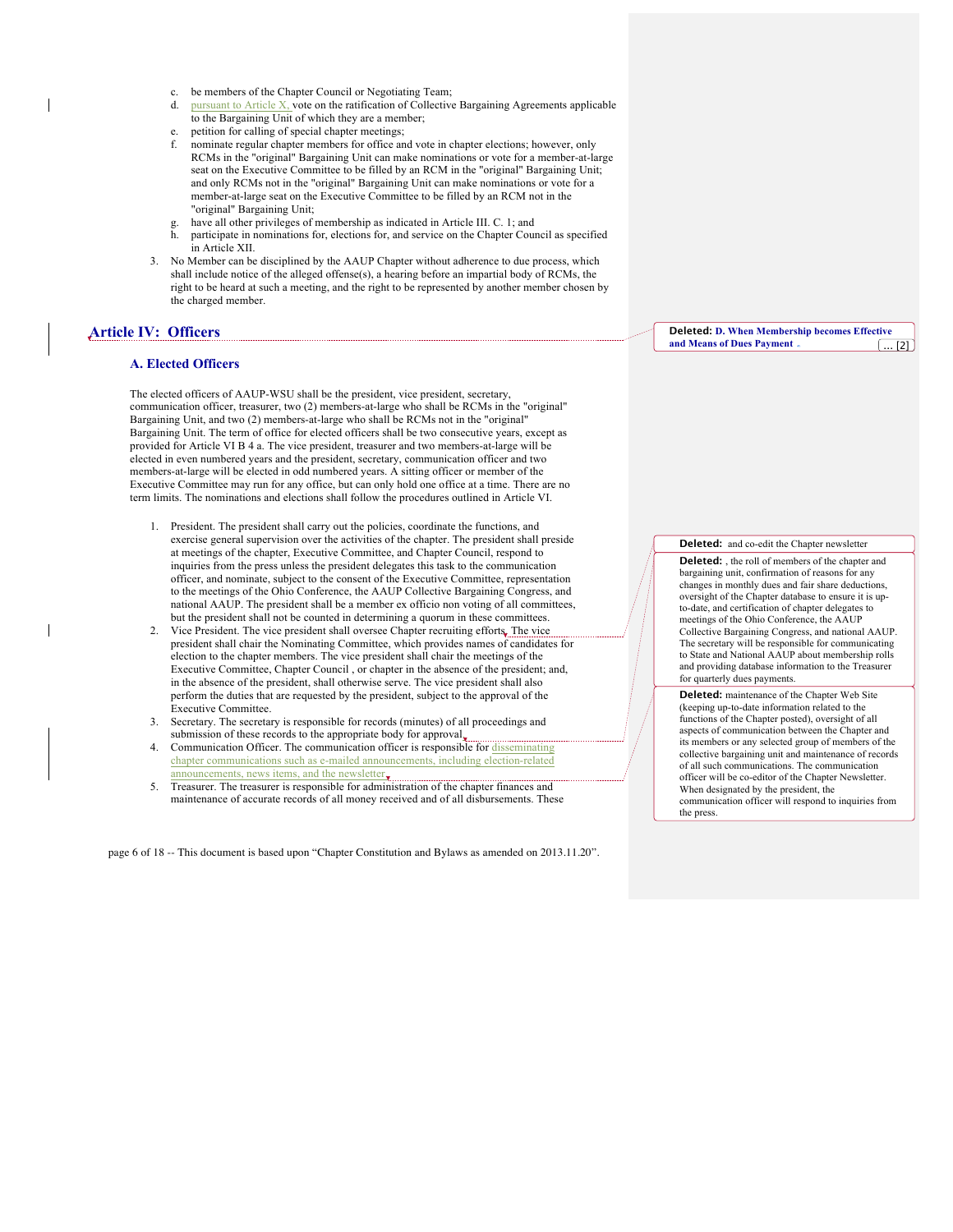records must be available for inspection by any RCM. The treasurer will oversee the determination of the chargeable portion of the local chapter dues and communicate that in November or early December, along with the chargeable amounts of state and national dues, to all non-members in the collective bargaining unit(s) so that they may have an opportunity to object to collection of any non-chargeable dues in the forthcoming calendar year. The treasurer shall prepare an annual budget and an annual financial report and submit them for approval at a Fall Semester chapter meeting. The treasurer shall ensure that no loans will be made by the chapter. Upon specific request by SERB (State Employment Relations Board), the treasurer shall ensure that all officials and employees of the chapter who handle funds, trusts or other property of the chapter or subsidiary organizations will be bonded. In the absence of the president and vice president, the treasurer shall preside at meetings. In the case of withdrawal of both president and vice president, the treasurer shall assume the presidency of the chapter until these vacancies are filled.

Members-at-large: The duties of the **four members-at-large shall be to attend Executive** Committee meetings and to perform such duties requested by the Executive Committee or the president.

#### **B. Vacancies**

- 1. Resignation, disqualification, or recall. When an officer has resigned or is disqualified or is recalled, the office shall be filled by a special election following procedures outlined in Article VI. A & B. The Executive Committee is empowered to fill vacancies in any elective office until a special election is held. The person so elected shall hold office for the remainder of the unexpired term.
- 2. Any officer may resign at any time by giving written notice to the president or to the secretary of the chapter.
- 3. Creation of New Elected Officer Position(s). If a new elected officer position contains some of the duties of a position for which an officer is currently serving, that officer may choose, without election, to move into the new position for the remainder of his/her term, subject to approval of the Executive Committee. The Executive Committee will call a special election for the remaining vacant position.
- 4. Recall. All members of the Executive Committee are subject to recall.
	- a. A two-thirds (2/3) vote by the RCMs attending a regular or special meeting, or a petition signed by thirty (30) percent of the RCMs shall cause a recall election to be conducted within one (1) month.
	- b. Upon a two-thirds (2/3) vote of the RCMs casting ballots in favor of recall, the officer shall be recalled and relieved of his/her duties. This vote shall be held as stipulated in Article VI. B.
- 5. Other conditions. Should circumstances arise when there is but one remaining officer, an Executive Committee shall be recruited from RCMs and confirmed at the next regular chapter meeting.

#### **C. Conflict of Interest Statement**

The chapter prohibits any business or financial interests of its officers, agents, their spouses, minor children, parents, or others that conflicts with the fiduciary obligations of such persons to the organization.

#### **Article V: Committees**

#### **A. Executive Committee**

The Executive Committee shall consist of the nine elected officers of the chapter and the **Deleted: Deleted:** 

page 7 of 18 -- This document is based upon "Chapter Constitution and Bylaws as amended on 2013.11.20".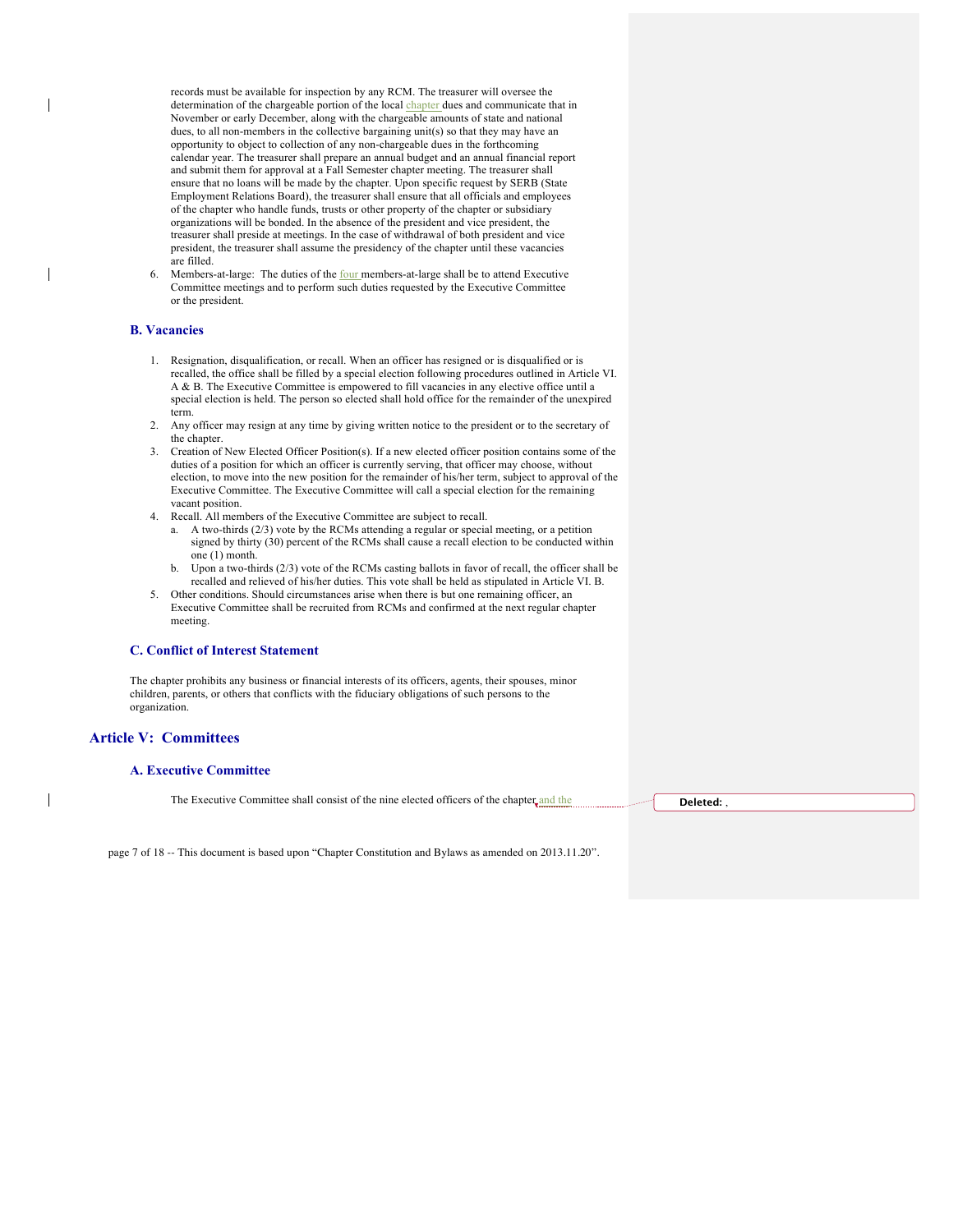following appointed officers (*ex-officio*), each of whom shall be selected by the elected officers:

- the Grievance Officer(s) and assistants.
- the Chief Negotiator
- the Media Officer
- the Contract Administration Officer.

The elected members of the Executive Committee shall meet to evaluate the performance of each appointed officer annually, and they retain the right to remove or replace any of the appointed officers at any time. Each evaluated person shall have the right to respond to the evaluation.

Appointed officers will recuse themselves from votes on matters related to their responsibilities and on which they are being given direction by the Executive Committee. Other voting restrictions are noted elsewhere in these bylaws. Otherwise, all members of the Executive Committee, whether elected or appointed officers, will have voting rights.

- 1. The Executive Committee shall act as the governing body of the chapter to uphold the Constitution & Bylaws. Seven Executive Committee members - which must include the president or vice president - shall constitute a quorum for the conduct of business by the Committee, with the following exception: when the business at hand is restricted to elected officers (e.g., annual evaluation of an appointed officer), five elected Executive Committee members shall constitute a quorum.
- 2. The Executive Committee shall assume responsibility for the chapter's continuing effective presence at Wright State University and for its collective bargaining responsibilities, including adherence to Ohio Revised Code (ORC) 4117. Among the duties of the Executive Committee are the following:
	- a. Meet with chapter members to provide assistance and receive comments and suggestions.
	- b. Conduct the business of the chapter between chapter meetings.
	- c. Regularly recruit members and encourage renewal of membership, via assignment by the vice president.
	- d. Make necessary appointments to complete an unexpired term of any officer until a special election is held.
	- Set the agenda for regular and special chapter meetings
	- f. Consult, as appropriate, with the Wright State University administration on matters of mutual interest.
	- g. Appoint a Grievance Officer. If deemed necessary, assistants will be appointed also, in which case the elected members of the Executive Committee shall meet to evaluate the performance of the assistants annually and retain the right to remove or replace any of the assistants at any time. Each assistant shall have the right to respond to the evaluation.
	- h. Make decisions on grievance and contract administration issues presented by the Grievance Officer (or assistants) or by the Contract Administration Officer.
	- Appoint a Chief Negotiator $\overline{\mathbf{r}}$ .
	- j. Appoint a Negotiating Team (NT). The members of the NT will be selected by the elected members of the Executive Committee in consultation with the Chief Negotiator. The elected members of the Executive Committee retain the right to remove and replace any member of the NT at any time.
	- k. Maintain media relationships as appropriate.
	- Supervise the preparation and distribution of a newsletter (in electronic or paper format) to inform members and other faculty of matters of local and national importance.
	- m. Receive periodic reports from the Chief Negotiator during the contract

page 8 of 18 -- This document is based upon "Chapter Constitution and Bylaws as amended on 2013.11.20".

| <b>Deleted:</b> and Contract Administration |
|---------------------------------------------|
| <b>Deleted:</b> (ex officio, nonvoting)     |
| Deleted:                                    |
| Deleted: and                                |

|                                                                                     | <b>Deleted:</b> Five voting                                                                                                                                                                                                           |  |  |  |                                            |                                                                              |  |  |
|-------------------------------------------------------------------------------------|---------------------------------------------------------------------------------------------------------------------------------------------------------------------------------------------------------------------------------------|--|--|--|--------------------------------------------|------------------------------------------------------------------------------|--|--|
|                                                                                     | Deleted:                                                                                                                                                                                                                              |  |  |  |                                            |                                                                              |  |  |
| Deleted: & Contract Administration (GCA)<br>Deleted: (G))                           |                                                                                                                                                                                                                                       |  |  |  |                                            |                                                                              |  |  |
|                                                                                     |                                                                                                                                                                                                                                       |  |  |  | <b>Deleted:</b> by the Executive Committee |                                                                              |  |  |
| Deleted: The<br><b>Deleted:</b> voting members of the<br><b>Deleted:</b> separately |                                                                                                                                                                                                                                       |  |  |  |                                            |                                                                              |  |  |
|                                                                                     |                                                                                                                                                                                                                                       |  |  |  |                                            | <b>Deleted:</b> Grievance & Contract Administration<br>$(GCA)$ Officer $(s)$ |  |  |
|                                                                                     |                                                                                                                                                                                                                                       |  |  |  |                                            | Deleted: GO (and                                                             |  |  |
| Deleted: )<br>Deleted: .<br>Deleted: the GO (and assistants)                        |                                                                                                                                                                                                                                       |  |  |  |                                            |                                                                              |  |  |
|                                                                                     |                                                                                                                                                                                                                                       |  |  |  | Deleted:                                   |                                                                              |  |  |
|                                                                                     |                                                                                                                                                                                                                                       |  |  |  | <b>Deleted:</b> GCA officer(s)             |                                                                              |  |  |
| Deleted: The<br>Deleted: GO (and                                                    |                                                                                                                                                                                                                                       |  |  |  |                                            |                                                                              |  |  |
|                                                                                     |                                                                                                                                                                                                                                       |  |  |  | Deleted: s)                                |                                                                              |  |  |
|                                                                                     | <b>Deleted:</b> Grievance & Contract Administration<br>$(GCA)$ Officer $(s)$                                                                                                                                                          |  |  |  |                                            |                                                                              |  |  |
|                                                                                     | Deleted: GO                                                                                                                                                                                                                           |  |  |  |                                            |                                                                              |  |  |
|                                                                                     | Deleted: CAO                                                                                                                                                                                                                          |  |  |  |                                            |                                                                              |  |  |
| Deleted: GCA Officer(s).                                                            |                                                                                                                                                                                                                                       |  |  |  |                                            |                                                                              |  |  |
|                                                                                     | <b>Deleted:</b> The voting members of the Executive<br>Committee shall meet separately to evaluate the<br>performance of the Chief Negotiator annually. The<br>Chief Negotiator shall have the right to respond to<br>the evaluation. |  |  |  |                                            |                                                                              |  |  |
|                                                                                     | <b>Deleted:</b> voting                                                                                                                                                                                                                |  |  |  |                                            |                                                                              |  |  |
|                                                                                     | <b>Deleted:</b> the Chief Negotiator and/or                                                                                                                                                                                           |  |  |  |                                            |                                                                              |  |  |
|                                                                                     | <b>Deleted:</b> Negotiating Team                                                                                                                                                                                                      |  |  |  |                                            |                                                                              |  |  |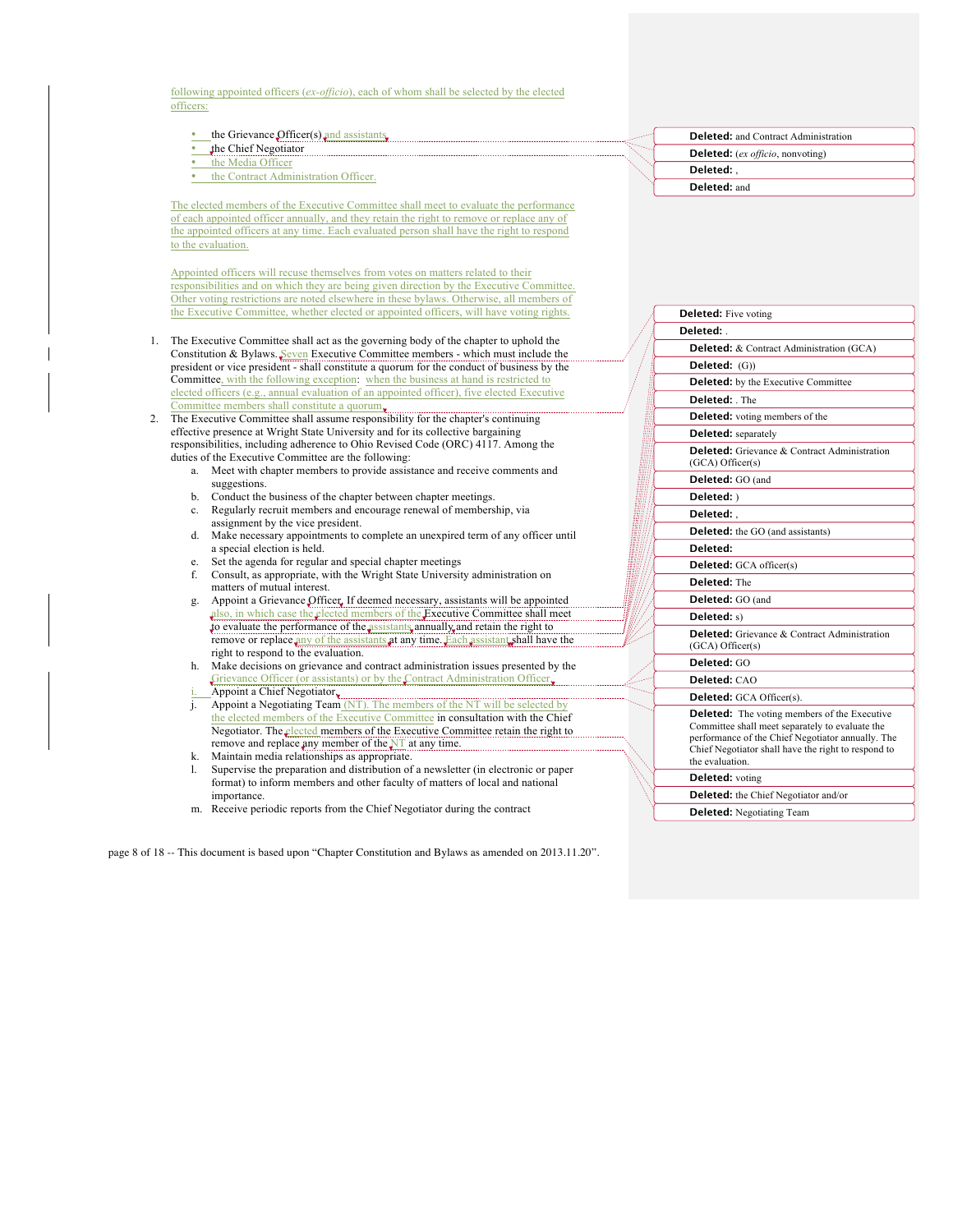|                  | negotiation process. The Executive Committee will communicate the proposed<br>collective bargaining agreement (here and elsewhere, CBA) to the Chapter<br>Council. The Executive Committee must transmit a proposed CBA, with or<br>without recommendation, to the RCMs to whom the CBA applies for<br>ratification.                                                                                                                                                                                                                                                                                                                                                                                                         |                                                                                                                                                                                                                                                                                                   |
|------------------|------------------------------------------------------------------------------------------------------------------------------------------------------------------------------------------------------------------------------------------------------------------------------------------------------------------------------------------------------------------------------------------------------------------------------------------------------------------------------------------------------------------------------------------------------------------------------------------------------------------------------------------------------------------------------------------------------------------------------|---------------------------------------------------------------------------------------------------------------------------------------------------------------------------------------------------------------------------------------------------------------------------------------------------|
|                  | n. Appoint committee chairs for AAUP Committees, as well as chairs, co-chairs<br>and/or members, representing the AAUP, of joint University/AAUP committees,                                                                                                                                                                                                                                                                                                                                                                                                                                                                                                                                                                 |                                                                                                                                                                                                                                                                                                   |
|                  | as specified by the $CBA(s)$ .<br>o. The Executive Committee will assume responsibility for promoting diverse<br>representation in terms of gender, race, ethnicity, age, disability, tenure status,<br>and (should there be more than one Bargaining Unit for which AAUP-WSU is<br>certified pursuant to Article II A 2-3) membership in the Bargaining Units in all<br>of its endeavors.                                                                                                                                                                                                                                                                                                                                   |                                                                                                                                                                                                                                                                                                   |
| p.<br>X.C.8.     | Meet with the administration to discuss minor changes to the contract and/or<br>make interim agreements between contract negotiations. At least two Executive<br>Committee members must meet with the administration for the purpose of<br>reaching an interim agreement. If a verbal agreement is reached, it must be<br>transformed into a written document and signed by at least two members of the<br>Executive Committee, following a vote of approval by the Executive<br>Committee. A two-thirds (2/3) vote of the Executive Committee is required to<br>approve a change in the CBA (consider such a change "minor") without taking it<br>to the RCMs in whose CBA the change would apply for a vote as outlined in |                                                                                                                                                                                                                                                                                                   |
| q.               | The voting representative to the Collective Bargaining Congress of the AAUP<br>(CBC) shall be chosen each year by the Executive Committee from among the                                                                                                                                                                                                                                                                                                                                                                                                                                                                                                                                                                     |                                                                                                                                                                                                                                                                                                   |
| rest.<br>$1_{-}$ | elected members of the Executive Committee.<br>r. If the chapter is authorized or obligated to designate a representative(s) to the<br>Board of Trustees of the Ohio Conference (or other body associated with the<br>Ohio Conference), then the representative(s) shall be chosen each year by one of<br>the following two methods; each year, the Executive Committee will select<br>which method will be used. If more than one representative is to be selected,<br>then the Executive Committee may choose to employ method 1 below for a<br>given number (none, some, or all) of said representatives and method 2 for the<br>The Executive Committee will select the representative from among the                    | <b>Deleted:</b> representatives                                                                                                                                                                                                                                                                   |
|                  | elected members of the Executive Committee.<br>2. The Executive Committee will arrange for an election in which the Regular<br>Chapter Members will elect the representative.                                                                                                                                                                                                                                                                                                                                                                                                                                                                                                                                                | <b>Deleted:</b> representatives                                                                                                                                                                                                                                                                   |
| S.               | Appoint a Media Officer, who is responsible for                                                                                                                                                                                                                                                                                                                                                                                                                                                                                                                                                                                                                                                                              | Deleted:                                                                                                                                                                                                                                                                                          |
|                  | 1. updating and maintaining the chapter website, Facebook page, and other<br>such social and digital media;<br>2. integrating those effectively with the Ohio Conference and national<br>websites; and<br>3. developing other uses of social and digital media that will enhance and<br>expand the chapter's impact and increase internal and external awareness of<br>the chapter's activities.                                                                                                                                                                                                                                                                                                                             | <b>Deleted:</b> The voting members of the Executive<br>Committee shall meet separately to evaluate the<br>performance of the Media Officer (MO) annually,<br>and retain the right to remove or replace the MO at<br>any time. The MO shall have the right to respond<br>to the evaluation. The MO |
|                  | Appoint a Contract Administration Officer, who is responsible for                                                                                                                                                                                                                                                                                                                                                                                                                                                                                                                                                                                                                                                            | <b>Deleted:</b> (CAO). The voting members of the                                                                                                                                                                                                                                                  |
| 2.               | 1. maintaining the database of all chapter members and all Bargaining Unit<br>Faculty Members (BUFMs),<br>generating needed data from that database,<br>handling matters related to contract administration that are not likely to<br>involve a grievance: for instance, devising mechanisms for addressing                                                                                                                                                                                                                                                                                                                                                                                                                  | Executive Committee shall meet separately to<br>evaluate the performance of the CAO annually,<br>and they retain the right to remove or replace the<br>CAO at any time. The CAO shall have the right to<br>respond to the evaluation.                                                             |
|                  | ambiguities in the contract language, for implementing new contract                                                                                                                                                                                                                                                                                                                                                                                                                                                                                                                                                                                                                                                          | Deleted: The CAO                                                                                                                                                                                                                                                                                  |
|                  | language, and for providing oversight of the implementation of the contract<br>language.                                                                                                                                                                                                                                                                                                                                                                                                                                                                                                                                                                                                                                     |                                                                                                                                                                                                                                                                                                   |

page 9 of 18 -- This document is based upon "Chapter Constitution and Bylaws as amended on 2013.11.20".

 $\mathbf I$ 

 $\overline{\phantom{a}}$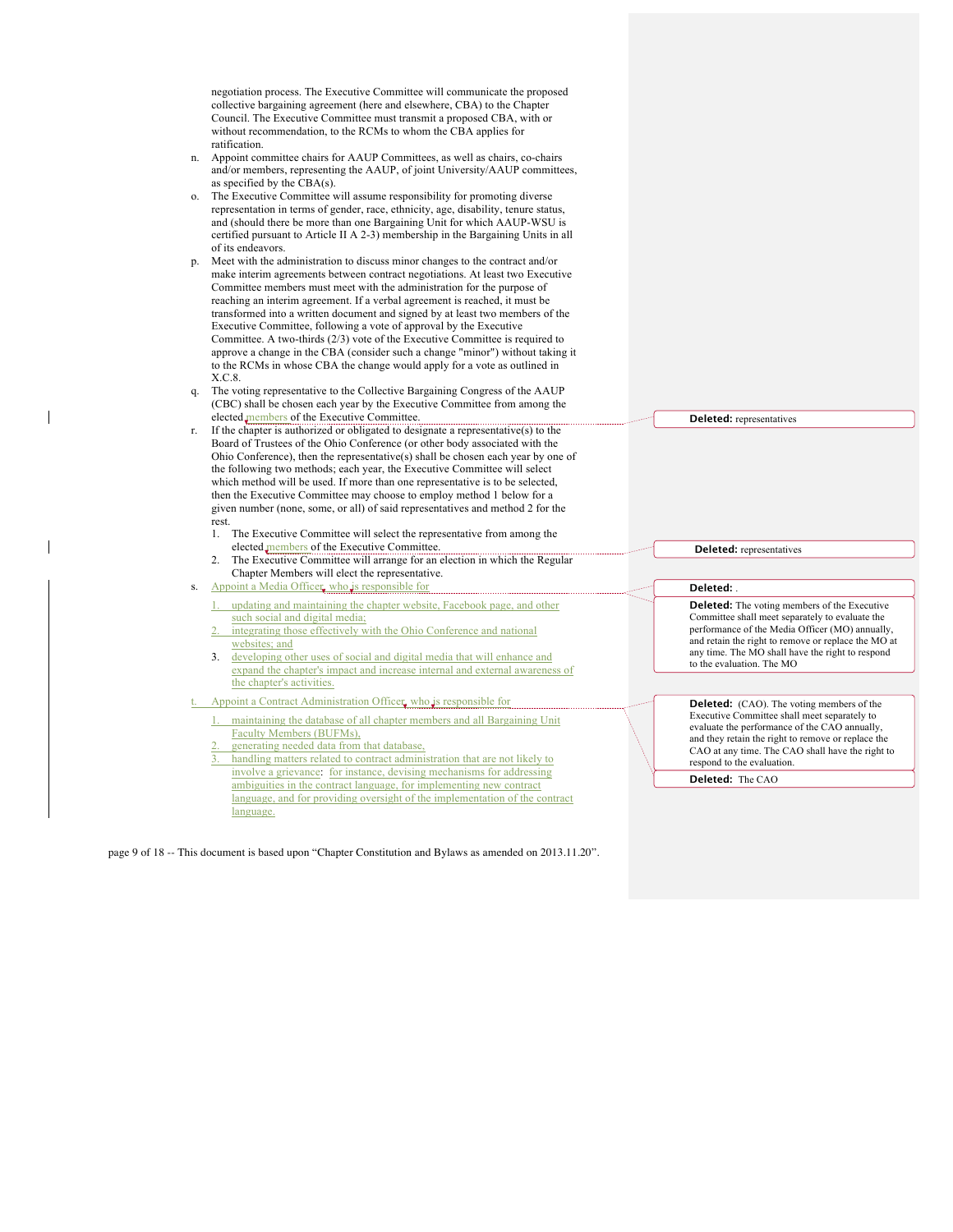#### **B. Other Committees**

AAUP-WSU Executive Committee may create standing and *ad hoc* committees from time-totime, as they are deemed necessary, to promote the welfare of the chapter's program at Wright State University. The chairperson and members of these committees shall be appointed by the Executive Committee.

#### **Article VI: Nominations and Voting Procedures for Election of Officers and At-Large Members**

#### **A. Nominations**

- 1. Nominations for chapter officers: The Nominating Committee shall consist of the vice president (Committee chair), the four Members-at-Large of the Executive Committee, and one other RCM (at-large Nominating Committee member) elected each year for a one year term with the Chapter officers.
- 2. Approximately four months prior to the end of incumbents' term(s), nominees shall be sought using a "Call for Nominations". If possible, at least two nominations for each office shall be obtained.
- 3. In a Special Election, the Nominating Committee shall call for nominees as soon as possible upon learning of the vacancy, but not sooner than 4 months before the vacancy occurs.
- 4. Chapter Council members shall be nominated as outlined in XII. D.

#### **B. Voting Procedures**

- Voting will be by one of the following two procedures. For each election, the Executive Committee will select w
	- $a.$  Secret ballot se secrecy and allo placed in a sma bearing the cha Each ballot mu
		- 1. The da
		- 2. The  $U$
		- 3. Instructions for hand-delivery to the chapter office or to a Lake Campus location approv
	- b. Electronic or on member, annou to the close of date and hour f
- 2. **Election of Chapter Of** shall be the four (4) hours the grievance officer and Chapter office, in the proselected, then the close chapter meeting. For either member shall present the
- 3. For each office, the candidate receiving a majority of voltations of votes can the event that no candidate finish first and second w run-off election shall be officer is duly elected.
- $\underline{4.}$  When a new chapter off

page 10 of 18 -- This document is based upon "Chapter Constitution and Bylaws as amended on 2013.11.20".

| Amen procedure to use.                                                           |                        |
|----------------------------------------------------------------------------------|------------------------|
| ent to each voter at least two weeks prior to the return date. To maintain       | <b>Deleted:</b> secret |
| ow for validation of one vote per member, each marked ballot will be             |                        |
| all unmarked envelope that is sealed, and returned in a larger envelope          |                        |
| apter member's name. Mail ballots not so returned shall not be counted.          |                        |
| ist indicate the following:                                                      |                        |
| ate and hour by which ballots must be received by the chapter.                   |                        |
| JS mail address and campus address of the chapter.                               |                        |
| ctions for hand-delivery to the chapter office or to a Lake Campus location      |                        |
| ved by the Executive Committee.                                                  |                        |
| nline voting, via a means that provides for secrecy and for one vote per         |                        |
| anced to each voter via e-mail or equivalent means at least one week prior       |                        |
| voting. The announcement must specify instructions for voting, and the           |                        |
| for the close of voting.                                                         |                        |
|                                                                                  |                        |
| <b>fficers.</b> If procedure VI B 1 a is selected, then the return date and hour | Deleted: <#>.          |
| in the start of a Spring Semester chapter meeting, at which time                 |                        |
| d the at-large nominating committee member shall count the ballots in the        | Deleted: T             |
| resence of any members who wish to attend. If procedure VI B 1 b is              |                        |
| of voting will be four (4) hours prior to the start of the aforementioned        |                        |
| her procedure, the Grievance Officer and at-large Nominating Committee           | Deleted: The           |
| e results of the election at the aforementioned chapter meeting.                 |                        |
| didate receiving a majority of votes cast shall be declared the winner. In       |                        |
| ate obtains a majority, a run-off election shall be held; the candidates who     |                        |
| vill participate in the run-off election. In the event of a tie, an additional   |                        |
| held. The incumbent officer will continue to serve until a replacement           |                        |
|                                                                                  |                        |
| fice is created via a Constitution & Bylaws change or a current officer          |                        |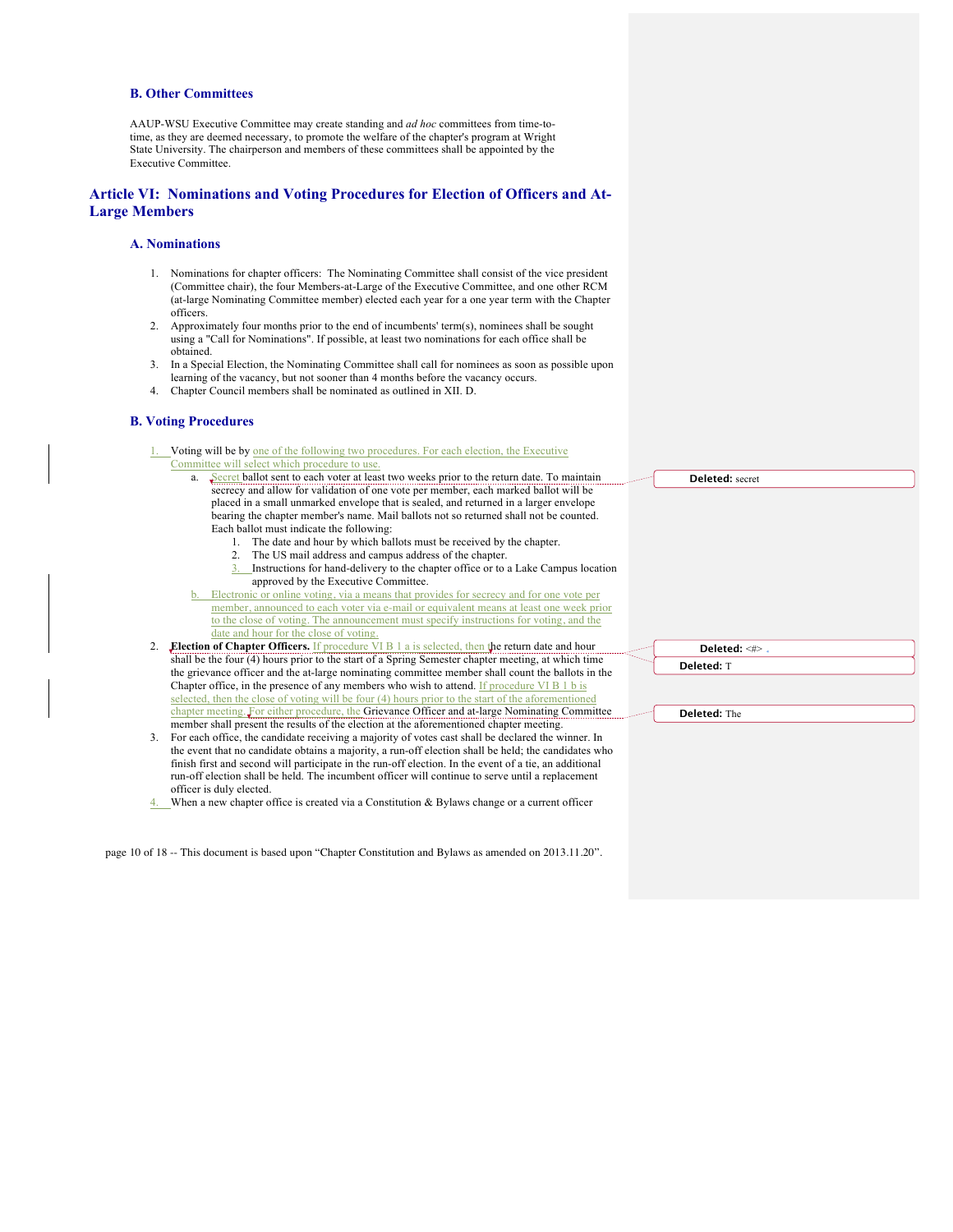resigns, is disqualified, or is recalled, the chapter may call a special election to fill the new position, using procedures in Article VI A & B (Sections B 1, B 3 and B 4). In a special election,

- the Nominating Committee will try to fill the office as soon as reasonably possible. However, if procedure VI B 1 a is selected, then secret ballots will be sent to voters at least two weeks before the due date, and the Nominating Committee will set the due date and time for the return of the ballots; and
	- b. if procedure VI B 1 b is selected, then the announcement of the election must be distributed to voters at least one week prior to the close of voting, and the Nominating Committee will set the date and time for the close of voting.

If an officer who requires training for the job (secretary, communication officer, or treasurer) **THE RESIGNS, THE NOMINATION COMMITTEE WILL ALL COMMITTEE IN THE NOMINATION** TESTING THE NOMINATION OF THE NEWLY ELECTRON OF THE NEWLY ELECTRON WITH THE NEWLY ELECTRON OF THE NEWLY ELECTRON OF THE NEW YORK OF THE NEW YORK current officer before that officer resigns, if this is possible.

## **C. Term of office**

Officers elected during the Spring Semester will begin their term of office on May 1 of that year. Newly elected secretary, communication officer and treasurer shall be trained by current officers from election day until they take office. When these newly elected officers complete their training, they will be eligible for course-release throughout their term in office, subject to approval of the Executive Committee; otherwise, no provision of these Chapter Constitution and Bylaws shall limit The Executive Committee in assigning course releases made available to AAUP-WSU by any agreement(s) with the Wright State University administration. Newly elected president and vice-president may attend Executive Committee meetings prior to their term in office, as nonvoting *ex-officio* members, with two-thirds consent of the voting Executive Committee members.

## **Article VII: Meetings**

#### **A. Regular Chapter Meetings**

The chapter shall hold regular meetings at least once each term (except for summer term). Written notice of such meetings shall be provided to each Member of the chapter who is eligible to attend at least one week in advance of the date selected. The chapter will hold at least one meeting/year that is open to associate chapter members.

## **B. Special Chapter Meetings**

- 1. Other chapter meetings are authorized in accordance with Article X. C. 6., under the time schedule specified by Ohio Revised Code 4117.
- 2. Special meetings of the chapter may be called by the president, a majority of the Executive Committee, or by petition by ten (10) percent of RCMs delivered to any chapter officer. The president shall call the meetings within seven days after having been directed by the Executive Committee or by petition. Written notice of such meetings shall be provided to each RCM of the chapter at least five days in advance of the date selected.

#### **C. Agenda Items**

The written meeting notice shall include the agenda of the meeting. All items requiring votes must be put on the agenda. Any RCM may have an item placed on the agenda at the time of the meeting if this item is approved by an affirmative vote of a majority of the RCMs present.

#### **D. Quorum**

page 11 of 18 -- This document is based upon "Chapter Constitution and Bylaws as amended on 2013.11.20".

| <b>Deleted:</b> , the Nominating Committee will set the<br>time for the return of the ballots. |  |
|------------------------------------------------------------------------------------------------|--|
| <b>Deleted:</b> allowing                                                                       |  |
| <b>Deleted:</b> at least 2 weeks for the return of ballots                                     |  |
| <b>Deleted:</b> while trying to fill the office as soon as<br>reasonably possible              |  |
| Deleted:                                                                                       |  |
| Deleted:                                                                                       |  |

**Deleted:** <#>Within thirty days of the adoption of this Chapter Constitution and Bylaws, the Nominating Committee shall issue a "Call for Nominations" to fill two Member-at-Large seats on the Executive Committee and thus begin a Special Election process. Pursuant to Article IV A, both these seats must be filled by RCMs not in the "original" Bargaining Unit. Eligible voters will be all RCMs not in the "original" Bargaining Unit, and all nominees will vie in a single election for both seats. The person elected with the greatest number of votes will hold office until May 1, 2015, and the second person elected will hold office until May 1, 2014.

**Deleted:** (Officers beginning their terms on May 1, 2013 will displace corresponding incumbents one month sooner than these bylaws and previous versions thereof specified.)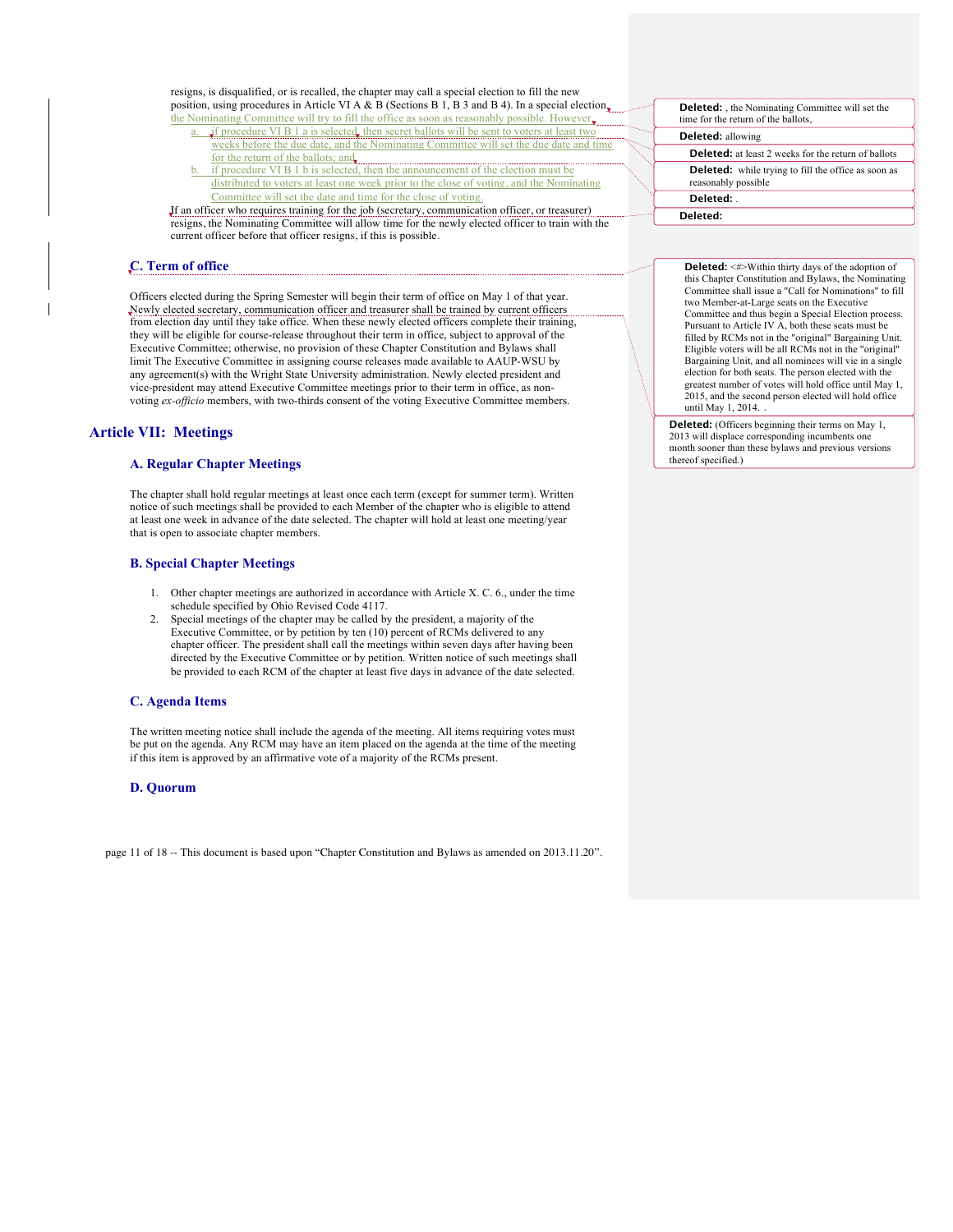The quorum required for the transaction of business at all meetings of the chapter shall consist of twenty RCMs of the chapter.

## **Article VIII: Dues**

## **A. Establishment of Local Chapter Dues**

AAUP-WSU shall establish local chapter dues to be levied on RCMs and ACMs.

#### **B. Dues Rates for Regular Chapter Members**

RCMs shall pay total dues not to exceed 0.7% of the nine-month base salary (but not less than the sum of national and state dues). The Executive Committee will set the actual rate based on the annual budget approved by the membership. (The nine-month base salary for bargaining unit members on "fiscal" (vs. nine-month "academic") contracts shall be computed as the annual base salary times 9/11 (=0.8182)). These dues shall include national, Ohio conference, and local components.

#### **C. Dues Rates for Associate Chapter Members**

ACMs shall pay national and Ohio Conference dues plus \$10 per year in local chapter dues.

#### **D. Dues for RCMs on Reduced Salary Leave**

Dues for RCMs on reduced salary during leave shall be reduced proportionately, but not below the sum of national and state dues.

#### **E. Special Dues Assessment**

The Executive Committee may propose a special assessment in local chapter dues. Ratification of the special assessment requires a majority vote by those casting ballots on this issue. The voting procedures apply as outlined in Article VI B 1. The treasurer and the secretary shall count these ballots in the chapter office at an announced time in the presence of any members who wish to attend. The secretary shall report the results of this balloting to the chapter.

#### **F. Method of Payment**

Pursuant to Article III  $\triangle 3$ , dues must be paid by monthly payroll deduction by all chapter members.

#### **G. No Limitations Clause**

No provision of these bylaws shall be interpreted as in any way limiting the ability of AAUP-WSU to negotiate collection of collective bargaining service fees (fair share fees) for those members of the bargaining unit(s) who choose not to hold membership in the chapter.

#### **H. No Penalty for Joining Chapter**

Payroll deduction of dues for a person in a Bargaining Unit to which fair share fees apply who becomes a Regular Chapter Member will begin no sooner than would payroll deduction of fair

page 12 of 18 -- This document is based upon "Chapter Constitution and Bylaws as amended on 2013.11.20".

#### **Deleted:** D

**Deleted:** , excepting only those Associate Chapter Members specified in III D 2 a.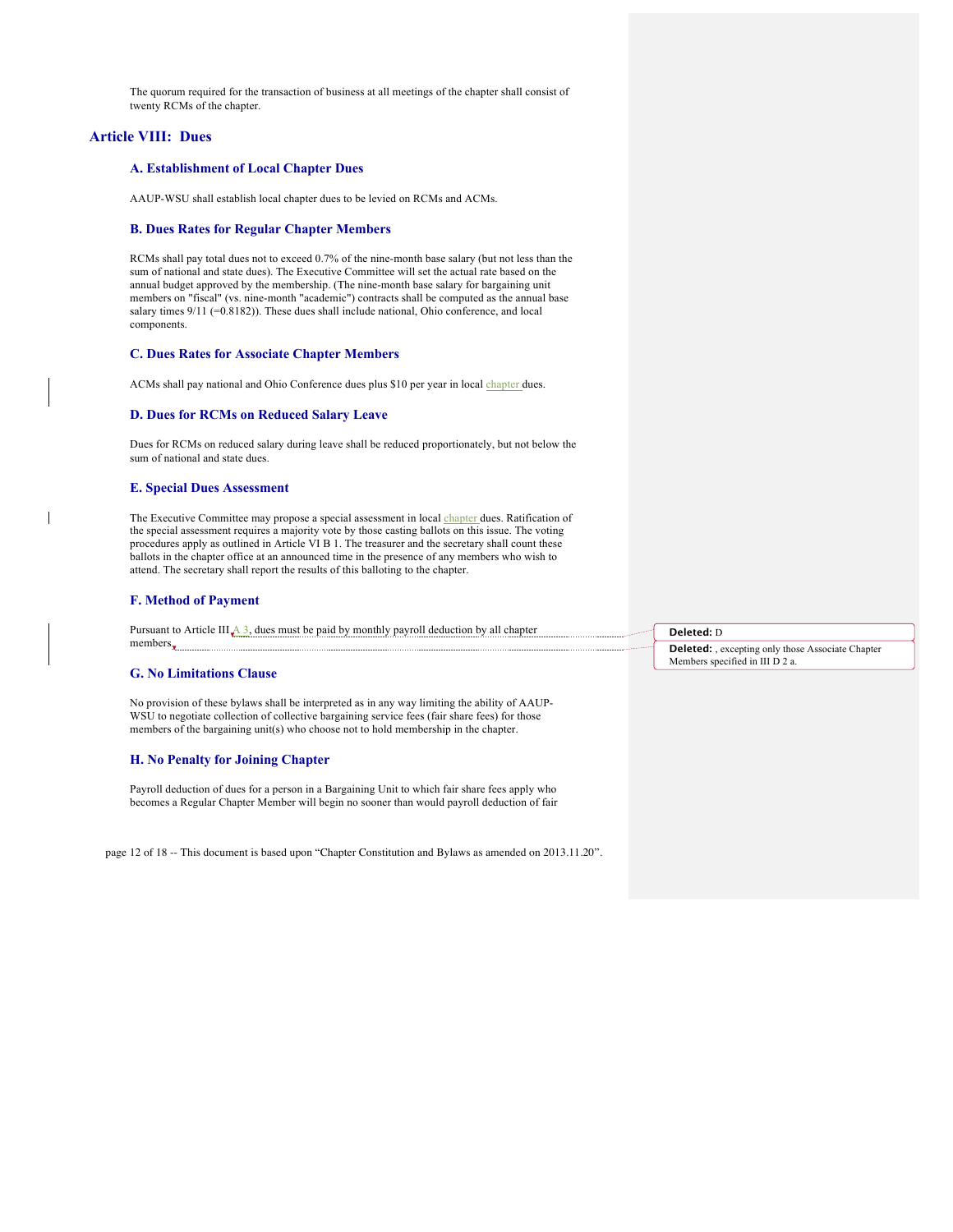share fees had the person chosen not to join AAUP-WSU.

#### **Article IX: Parliamentary Procedure at Meetings**

Robert's Rules of Order, Revised, shall be the authority for this chapter in matters of parliamentary procedure unless otherwise noted in these Bylaws.

#### **Article X: Contract Negotiations**

#### **A. Overview**

Informed by the Chapter Council, the Executive Committee and the Negotiating Team seek to determine the professional preferences of the RCMs and formulate the draft bargaining proposals. The Chapter Council will review and may recommend to the Executive Committee and Negotiating Team modifications of any kind to the draft bargaining proposals. The Negotiating Team negotiates a contract with representatives of Wright State University. During negotiations, the Chief Negotiator will present all tentatively agreed upon contract language to the Executive Committee. If approved by the Executive Committee, these proposals will be communicated to the Chapter Council which will recommend to the Executive Committee and Negotiating Team approval of or modifications to the aforementioned contract language. The Executive Committee shall submit to the RCMs the tentative negotiated contract for ratification.

#### **B. Duties of the Negotiating Team and its Members**

- 1. The Chief Negotiator shall advise the Executive Committee regarding selection of the members of the Negotiating Team.
- 2. The Chief Negotiator will work with the Executive Committee to survey the CB unit faculty (or regular chapter members) with regard to collective bargaining matters in order to determine faculty desires and priorities. Draft proposals for negotiations may be written by members of the Negotiating Team, the Executive Committee, or members of the Chapter Council.
- 3. The Negotiating Team will assist the Chief Negotiator in gathering the data necessary to support bargaining positions.
- 4. The Negotiating Team negotiates in good faith a contract with representatives of Wright State University.
- 5. The Chief Negotiator shall serve as the primary spokesperson for the Negotiating Team in all negotiation sessions.
- 6. The Negotiating Team will maintain detailed notes of all negotiating sessions.
- 7. Subject to the approval of the Executive Committee, the Negotiating Team has the option to ask both intramural and extramural specialists to participate in its activities. The Negotiating Team also has the option of forming research groups to provide supporting data for the Team's proposals or positions.
- 8. The Negotiating Team will not participate in negotiating sessions without the Chief Negotiator, nor will it participate in negotiating sessions without any other Negotiating Team members or extramural participants deemed essential for a given session by the Negotiating Team and Executive Committee.
- 9. During negotiations, the Chief Negotiator will present all tentatively agreed upon contract proposals to the Executive Committee.
- 10. Only the Negotiating Team is authorized to participate in contract negotiations on behalf of AAUP-WSU.

#### **C. Contract Ratification**

page 13 of 18 -- This document is based upon "Chapter Constitution and Bylaws as amended on 2013.11.20".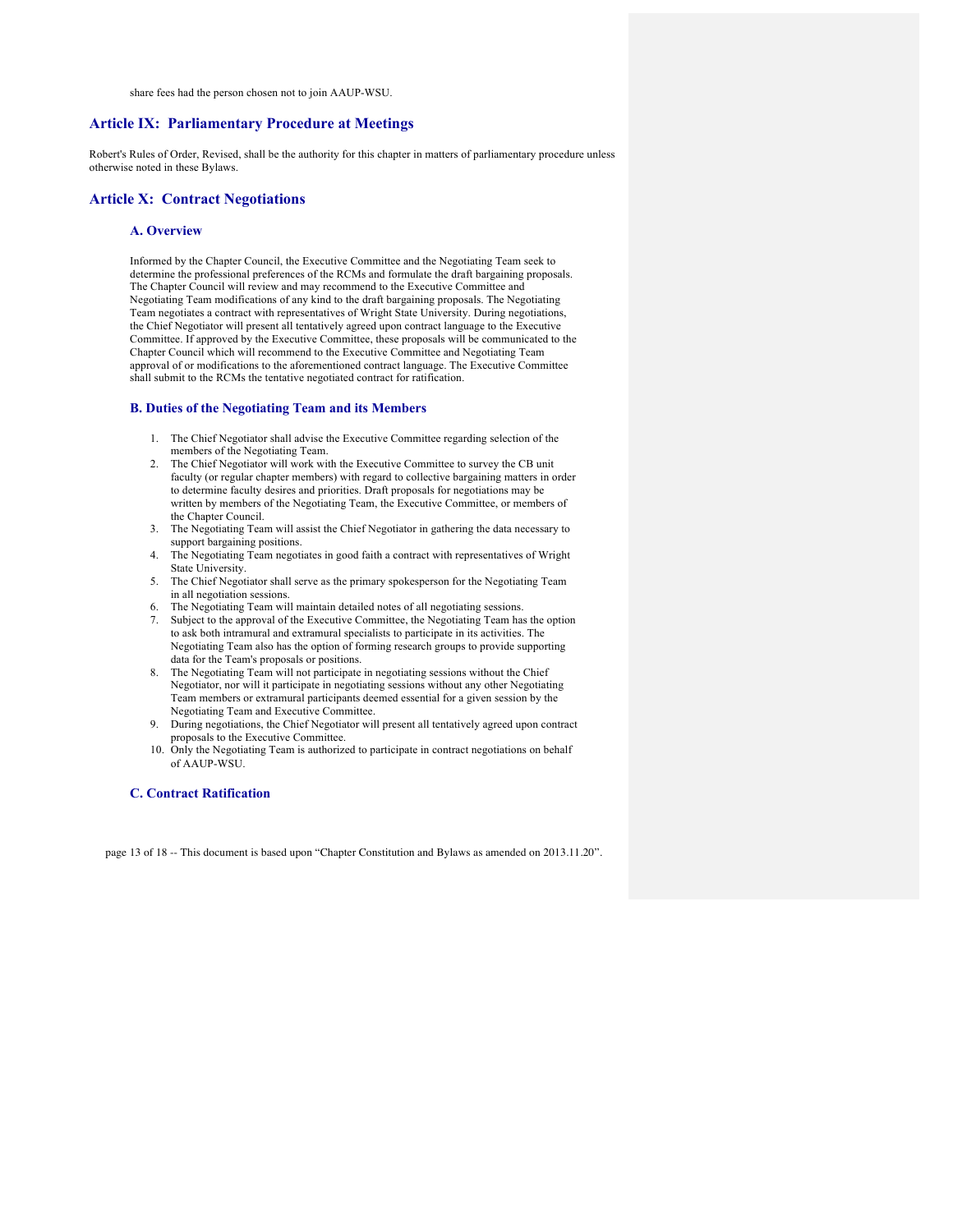- 1. A tentative Collective Bargaining Agreement may be ratified by the RCMs to whom it applies either at a meeting of these RCMs, or by mail ballot, or by electronic or onlin voting. The Executive Committee will choose which of these three means will be used.
- 2. Regardless of the means the Executive Committee chooses, the Executive Committee shall distribute copies (either electronic or paper) of the tentative CBA to the RCMs to whom it applies at least one week before the meeting occurs, or the mail ballot is due, or the electronic or online voting closes. The Executive Committee shall also make the tentative CBA available on the chapter's web site. The Executive Committee will provide a paper copy to any RCM upon request.
- 3. Unless precluded by Ohio Revised Code 4117: whether ratification occurs at a meeting, or by mail ballot, or by electronic or online voting, the tentative CBA will be ratified if and only if a majority of the RCMs casting a ballot vote in favor of ratification.
- 4. If a mail ballot is used, then
	- the Executive Committee will implement the vote in accordance with Article VI B 1<sup>a</sup>, except that a voter may choose to vote via e-mail if the voter is away from campus (as may occur, for example, during the summer, or while on Professional Development Leave, or for other reasons), and
	- b. the Executive Committee will call a meeting of the RCMs to whom the tentative CBA applies at least one week before the mail ballot is due, so that these RCMs may discuss the tentative CBA. The announcement of such a meeting must be made at least five days before the meeting.
- 5. If ratification at a meeting is used, then
	- a. the Executive Committee will announce the meeting and its purpose to discuss and vote upon the tentative CBA – to all the RCMs to whom it applies at least one week before the meeting,
	- b. a secret ballot shall be used for the ratification vote, and
	- c. the meeting may extend over more than one day, or over more than one meeting session on a single day, or both.
- If ratification by electronic or online voting is used, then the Executive Committee will implement the vote in accordance with Article VI B 1 b. Also, the Executive Committee will call a meeting of the RCMs to whom the tentative CBA applies at least four days before the close of voting, so that these RCMs may discuss the tentative CBA. The announcement of such a meeting must be made at least three days before the meeting.
- 7. When Ohio Revised Code 4117 or unusual circumstances require a quick response of the members, the Executive Committee will call a meeting for ratification but is not obligated to adhere to the time constraints that would otherwise apply.
- 8. At any meeting called in relation to ratification of a tentative CBA, the chapter President will preside and Executive Committee members may attend. However, these persons will have voting rights only if they are in the collective bargaining agreement to which the tentative CBA applies.
- Major modifications of a collective bargaining agreement in the interim period between contract negotiations must be approved by RCMs to whom the CBA applies, following the process specified in the other provisions of this Article X C.
- 10. The chapter shall comply with all rules and regulations of the Ohio State Employment Relations Board which are applicable to contract ratification and resolution of contract disputes.

#### **Article XI: Amendments**

These Constitution and Bylaws may be amended by a two-thirds (2/3) affirmative vote of RCMs present at a regular or special chapter meeting, or by two-thirds (2/3) of the RCMs responding to a written ballot, or by two-thirds (2/3) of the RCMs responding to electronic or online voting. However, as long as there is more than one Bargaining Unit under the auspices of AAUP-WSU, no amendment shall be enacted unless it is supported by a majority of RCMs in the "original" bargaining unit who vote, and also by a majority of RCMs not in the "original" bargaining unit who vote. A notice of the proposed amendment(s) including reasons and any known objections shall be sent to each

page 14 of 18 -- This document is based upon "Chapter Constitution and Bylaws as amended on 2013.11.20".

| Deleted: two                                                          |
|-----------------------------------------------------------------------|
| <b>Deleted:</b> Whether                                               |
| <b>Deleted:</b> ratification occurs at a meeting or by mail<br>ballot |
| Deleted: and                                                          |

**Deleted:** <#>the Executive Committee will implement the vote in accordance with Article VI B 1 b, except

**Deleted:** <#>When Ohio Revised Code 4117 or unusual circumstances require a quick response of the members, the Executive Committee will call a meeting for ratification but is not obligated to adhere to the time constraints that would otherwise apply.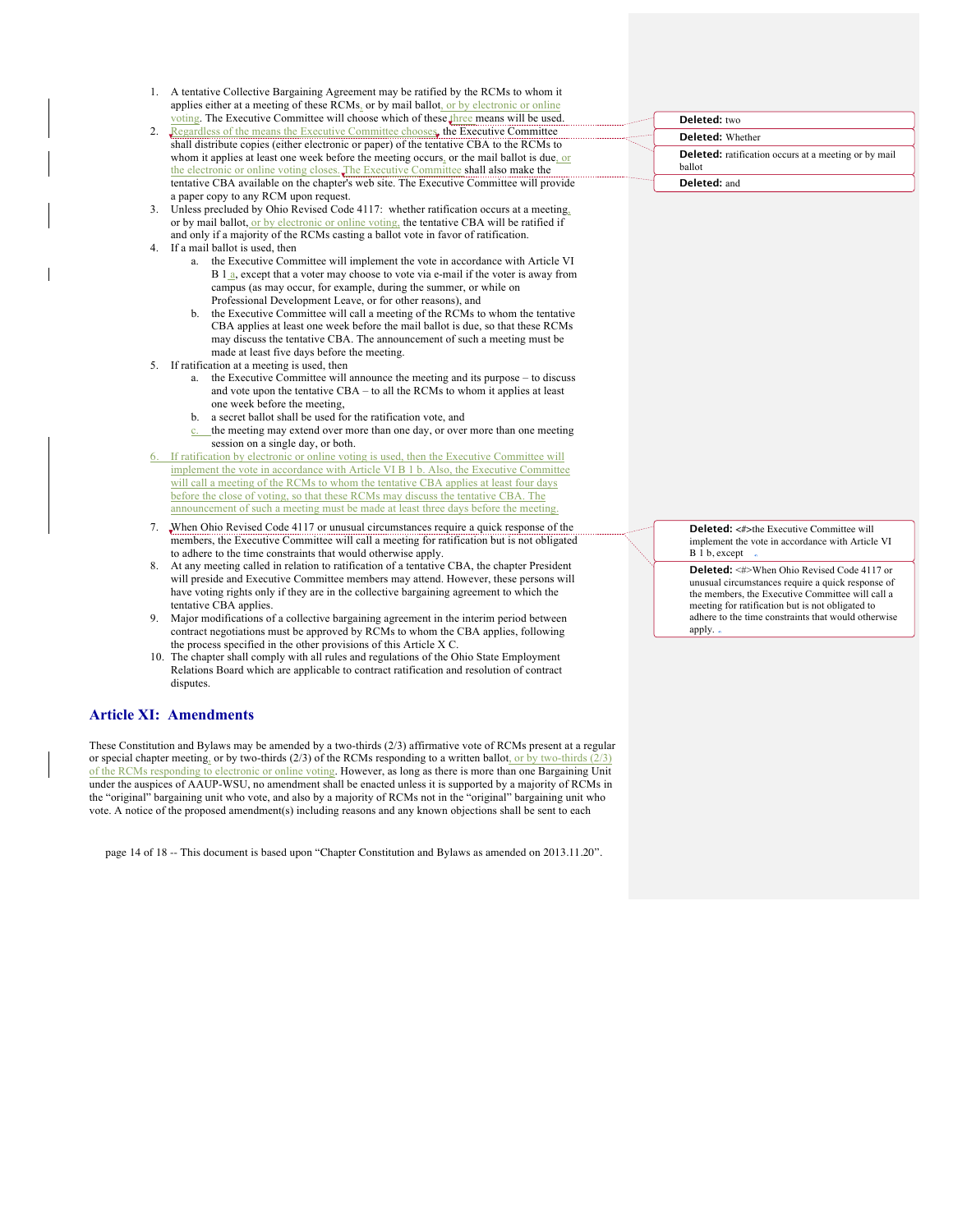RCM at least 15 calendar days prior to the vote (that is, prior to the meeting, or prior to the due date for the return of a written ballot, or prior to the closing date for electronic or online voting). The Executive Committee or a petition of ten (10) percent of the RCMs may initiate amendments.

## **Article XII: Chapter Council**

## **A. Overview**

In addition to the elected officers enumerated in Article IV A, the at-large Nominating Committee member (Article VI A 1), and the appointed officers (Grievance and Contract Administration Officer(s) and Chief Negotiator), the chapter shall form a standing body, the Chapter Council.

#### **B. Composition**

- 1. The President (or, as called for by Articles IV A 2 and IV A 5, the Vice President and Treasurer respectively) of AAUP-WSU shall preside over meetings of the Chapter Council but will have no vote.
- 2. The Chief Negotiator, or a designee approved by the Executive Committee, may attend meetings of the Chapter Council but will have no vote.
- 3. Each voting member of the Chapter Council must be a Regular Chapter Member.
- 4. For Chapter Council representation, the Colleges are
	- i. the College of Education and Human Services
		- ii. the College of Engineering and Computer Science
		- iii. the College of Liberal Arts
		- iv. the College of Nursing and Health
		- v. the College of Science and Mathematics
		- vi. the Lake Campus, and
		- vii. the Raj Soin College of Business.
- 5. Each of the aforementioned colleges will have two voting representatives on the Chapter Council.
	- i. One of the two voting representatives from each college must be a member of the "original" Collective Bargaining Unit.
	- ii. One of the two voting representatives from each college must not be a member of the "original" Collective Bargaining Unit.
- 6. The voting members of the Chapter Council will select a recording secretary, who may be a voting member of the Chapter Council or one of the persons named in Article XII B 1-2, to record draft minutes of each meeting and present them for consideration (including possible modification) and approval at the subsequent meeting. A copy of the minutes so approved will be given to the Executive Committee.

#### **C. Voting**

Whenever the Chapter Council votes, the voting members of the Chapter Council shall have voting rights as follows.

- 1. Each voting member who is a member of the "original" Collective Bargaining Unit shall cast a number of votes equal to the sum of
	- a. The number of RCMs in the "original" Collective Bargaining Unit in the college from which the voting member comes, and
	- b. The percentage (rounded to the nearest integer) of BUFMs in the "original" Collective Bargaining Unit in the college from which the voting member comes who are RCMs

page 15 of 18 -- This document is based upon "Chapter Constitution and Bylaws as amended on 2013.11.20".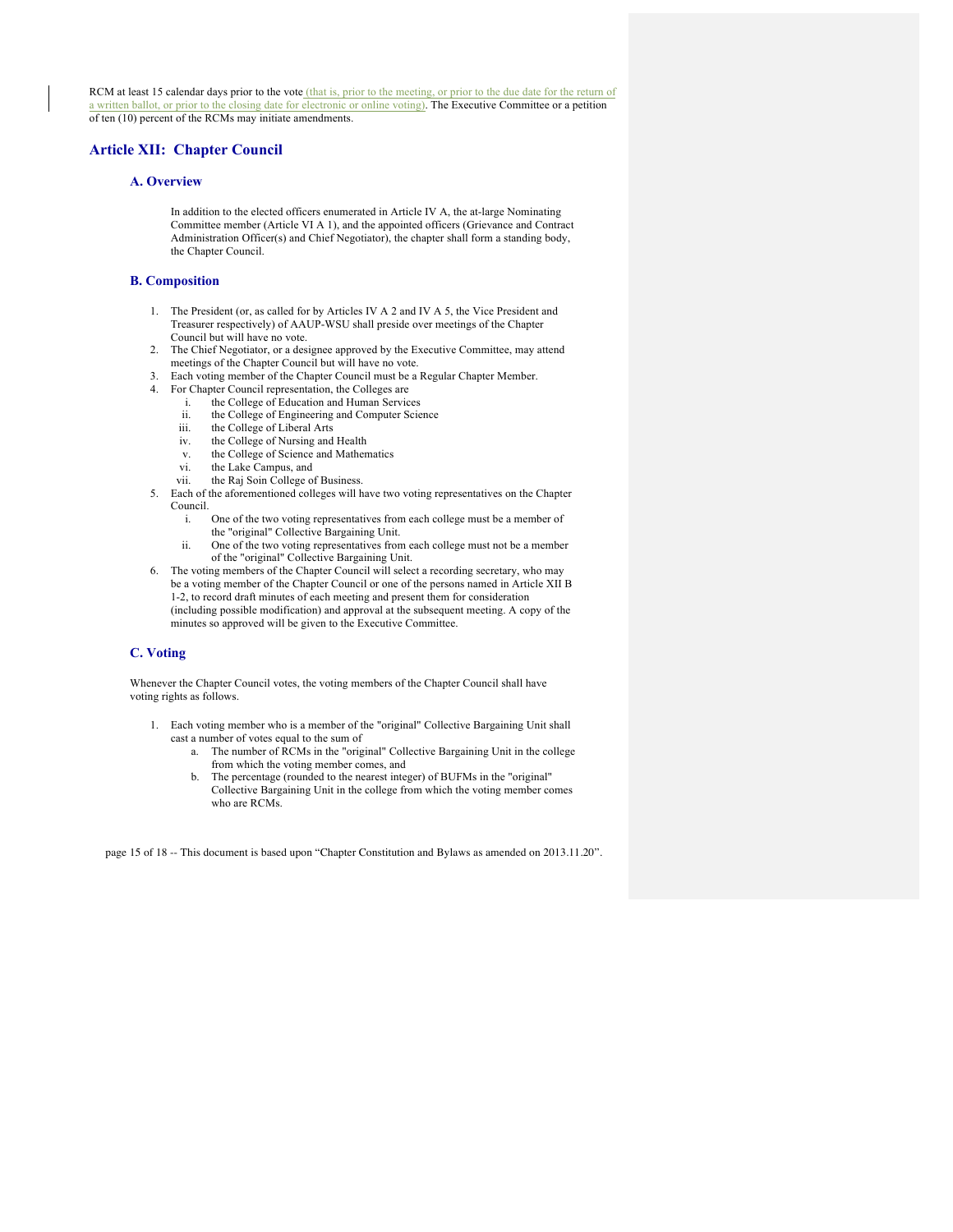However, such voting members shall not have the right to vote on matters pertaining to a collective bargaining agreement that would apply only to RCMs who are not in the "original" Collective Bargaining Unit.

- 2. Each voting member who is a not member of the "original" Collective Bargaining Unit shall cast a number of votes equal to the sum of
	- a. The number of RCMs not in the "original" Collective Bargaining Unit in the college from which the voting member comes, and
	- b. The percentage (rounded to the nearest integer) of BUFMs not in the "original" Collective Bargaining Unit in the college from which the voting member comes who are RCMs.

However, such voting members shall not have the right to vote on matters pertaining to a collective bargaining agreement that would apply only to RCMs who are in the "original" Collective Bargaining Unit.

3. The number of votes to be cast as specified in 1-2 above shall be determined by the Executive Committee promptly following the University's annual report to AAUP-WSU regarding the Bargaining Unit(s) (ref. Article 8.8.1 in the 2011-2014 CBA). The number of votes to cast, so determined, shall last until the chapter receives the next annual report. Thus, the number of votes cast will be determined approximately once per year.

#### **D. Election of Voting Members of the Chapter Council**

- 1. The Executive Committee shall publish the responsibilities of Chapter Council and shall call for nominations from among the RCMs in each college. For the inaugural Chapter Council, the Executive Committee shall do so within thirty days of the adoption of this Chapter Constitution and Bylaws. Subsequently, the Executive Committee shall do so in January 2015 and in every subsequent January following the expiration of a CBA applicable to the "original" collective bargaining unit.
	- a. Only RCMs in the "original" Collective Bargaining Unit may nominate persons who are in the "original" Collective Bargaining Unit.
	- b. Only RCMs not in the "original" Collective Bargaining Unit may nominate persons who not are in the "original" Collective Bargaining Unit.
- 2. As soon as the Executive Committee declares that the nominations are closed, but in no event less than 14 days nor more than 40 days after the first call for nominations was distributed, the Executive Committee will arrange for a secret ballot election in any case for which the number of nominees exceeds the number of seats to be filled.
	- a. Only RCMs in the "original" Collective Bargaining Unit may vote in an election to select a Chapter Council member in the "original" Collective Bargaining Unit.
	- b. Only RCMs not in the "original" Collective Bargaining Unit may vote in an election to select a Chapter Council member not in the "original" Collective Bargaining Unit.
	- c. Candidates receiving the highest number of votes will be elected.
- 3. The term of office of each person selected pursuant to 2 above shall last until the seat is filled by a subsequent election.

#### **E. Responsibilities of the Chapter Council**

Meet at least once per month during the academic year

Jointly meet with the Executive Committee for at least three of the aforementioned mentioned meetings

page 16 of 18 -- This document is based upon "Chapter Constitution and Bylaws as amended on 2013.11.20".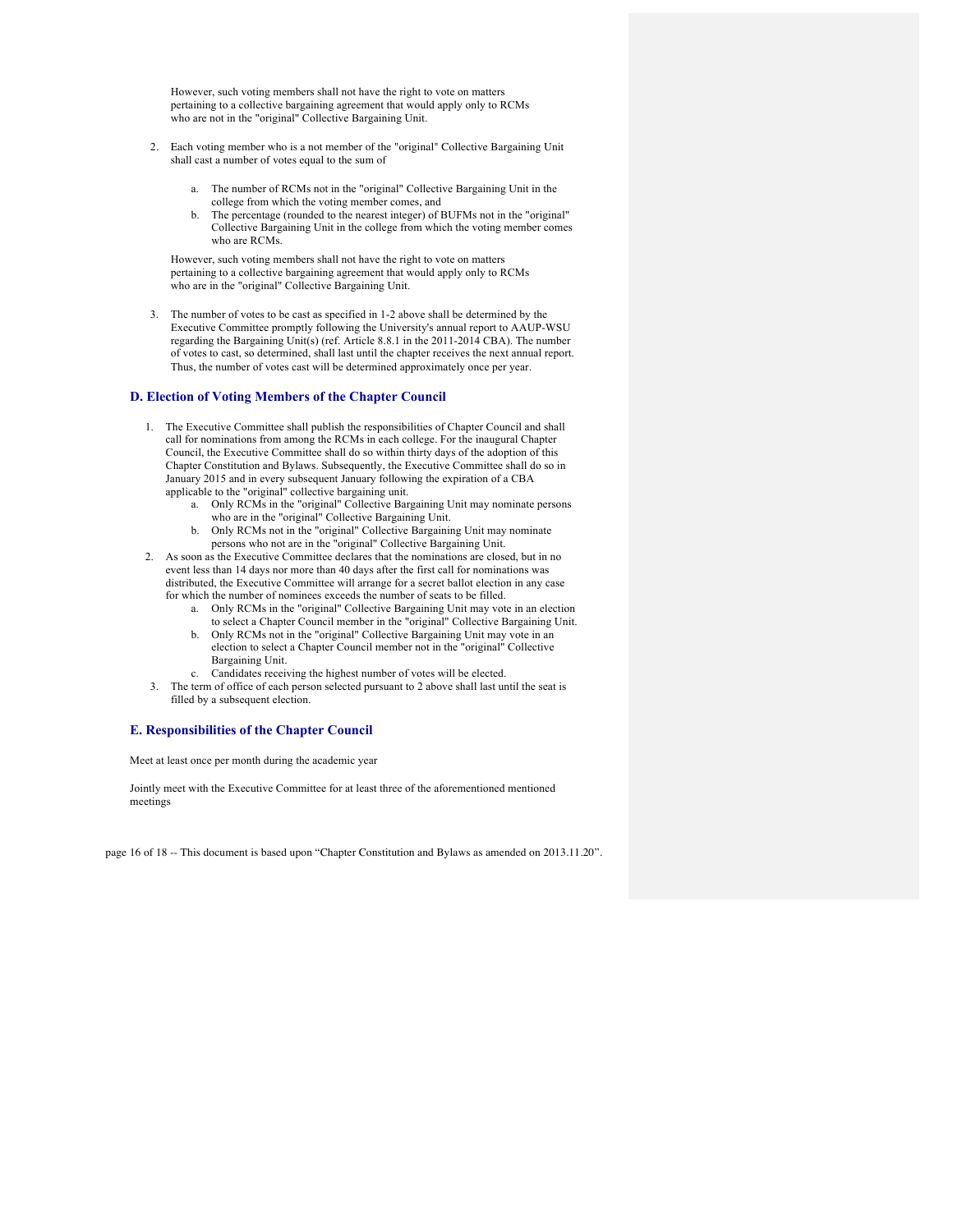Provide regular recommendations to the Executive Committee about issues of concern to the RCMs

Serve as liaison with RCMs, including communications from RCMs to the Executive Committee, Negotiating Team, etc. as well as communications to RCMs from those bodies

Organize actions and otherwise help mobilize the RCMs, as needed

Suggest ways to increase engagement of RCMs in the affairs of the chapter

Undertake surveying or collection of data in support of chapter objectives in general and CBA negotiations in particular

Recommend modifications to existing CBA language, deletions of existing CBA language, or additional CBA language to the Executive Committee

Recommend such modifications to draft bargaining proposals, to the Executive Committee and Negotiating Team, pursuant to Article X A

Review tentatively agreed upon contract proposals, and recommend to the Executive Committee and Negotiating Team approval of or modifications to these proposals, pursuant to Article X A

## **F. Replacements**

The Executive Committee will replace Chapter Council members who resign, fail to meet their responsibilities as indicated in Article XII E, or miss three consecutive Chapter Council meetings; such replacements shall be sought from runners-up (if selected by election) or volunteers from the RCMs of that college. Each replacement must meet the qualifications that were applicable to the Chapter Council member being replaced.

## **Article XIII: Travel Policy**

## **A. Overview**

- 1. Reimbursement by the chapter for expenses associated to travel on chapter business, and pre-payment of such expenses by the chapter, requires the approval of the Executive Committee.
- 2. Any deviation from the rules established in Article XIII B will require, on a case-by-case basis, a vote of the Executive Committee with a quorum present and for two-thirds of those voting to approve the deviation.

#### **B. Rules**

2.

- 1. All reimbursements, other than those for local travel, will require receipts.
	- a. AAUP-WSU will pay "standard airfare", which is defined to be the economy, roundtrip, non-refundable airfare from the Dayton area to the site of travel. Reimbursement for airfare from a city other than Dayton entailing a higher total cost will require approval by Executive Committee on a case by case basis.
	- b. If a traveler drives rather than flies, then reimbursement will be for mileage (at the standard IRS rate) up to a maximum of the standard airfare. Parking fees will be reimbursed.

page 17 of 18 -- This document is based upon "Chapter Constitution and Bylaws as amended on 2013.11.20".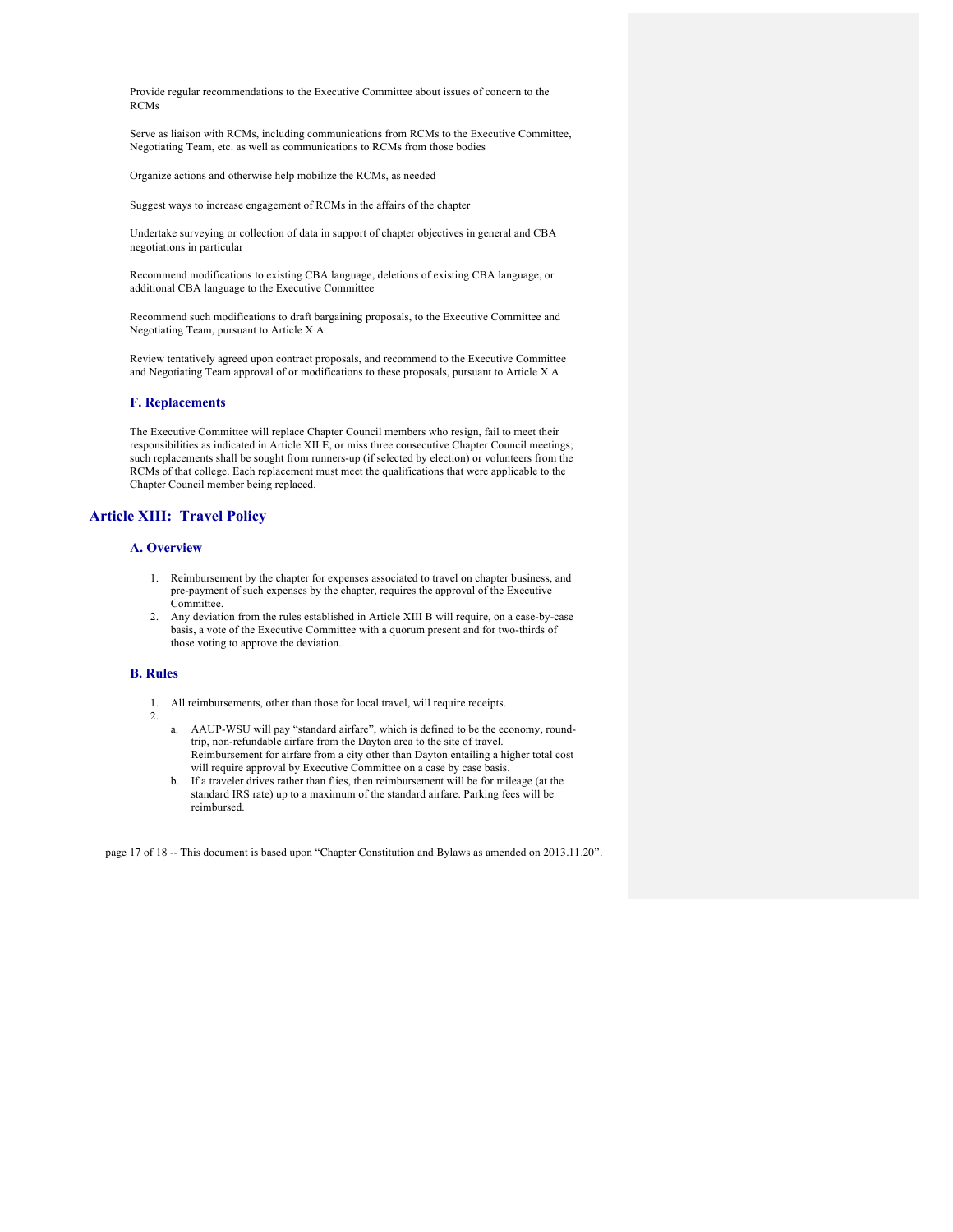- 3. AAUP-WSU will reimburse attendees for the registration fee which may include meals, as well as either lodging in a dormitory or an AAUP sponsored hotel.
- 4. AAUP-WSU will pre-pay on travel costs for airfare, registration, or lodging, if the receipts or other documentation of the expenses are presented and the item has been approved by Executive Committee. If the AAUP-WSU representative does not attend the conference/meeting, then AAUP-WSU will be reimbursed, except in cases of an unforeseen emergency.
- 5. AAUP-WSU will not pay for a rental car unless it costs the same or less than local transportation. The Executive Committee of AAUP-WSU must preapprove any car rental -- for example, flying to Boston and renting a car to get to New Hampshire.
- 6. AAUP-WSU will pay for parking in the destination city if the BUFM has driven there and satisfies the criterion in 2 b above. This will be in lieu of local transportation costs.
- 7. AAUP-WSU will pay all reasonable meal costs using the current Wright State University per diem allowance as a general guideline. Receipts will be required unless per diem is declared. Meals covered in registration fees will not be reimbursed by either per diem or by receipt.

#### **Article XIV: Friends, Affiliates, and Allies of AAUP-WSU**

AAUP-WSU recognizes that some persons affiliated with Wright State University may be members (actual or potential) of national AAUP but not eligible for membership in AAUP-WSU; among these are academic professionals, faculty in the Boonshoft School of Medicine and the School of Professional Psychology, adjunct faculty, emeritus faculty, and graduate students. AAUP-WSU further recognizes that it shares interests and values with such persons. Therefore AAUP-WSU is committed to supporting the development of an advocacy chapter(s) that will address the concerns and advance the interests of those groups within our university and beyond.

page 18 of 18 -- This document is based upon "Chapter Constitution and Bylaws as amended on 2013.11.20".